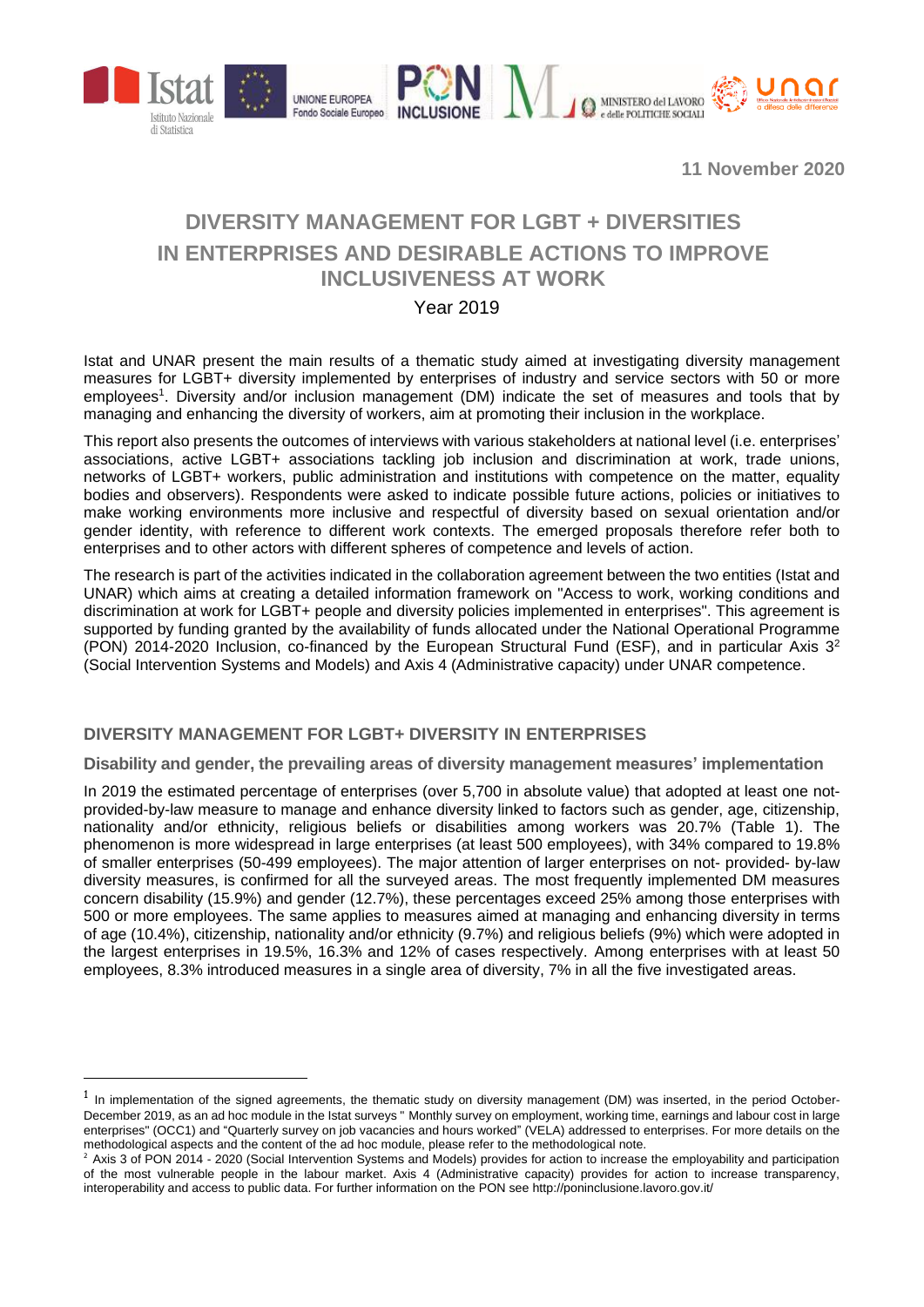**TABLE 1. ENTERPRISES ADOPTING NOT-PROVIDED-BY-LAW DIVERSITY MANAGEMENT MEASURES (DM) IN AT LEAST ONE OF THE AREAS CONSIDERED BY THE SIZE CLASS OF THE ENTERPRISE AND THE TYPE OF DIVERSITY.** Year 2019. Percentage values (100 enterprises with the same characteristics)

| <b>DIVERSITY</b>                          | <b>SIZE CLASS</b> |                  |           |
|-------------------------------------------|-------------------|------------------|-----------|
|                                           | 50-499 (%)        | 500 and over (%) | TOTAL (%) |
| Gender (male/female)                      | 11.9              | 25.5             | 12.7      |
| Age                                       | 9.8               | 19.5             | 10.4      |
| Citizenship, nationality and/or ethnicity | 9.2               | 16.3             | 9.7       |
| Religious belief                          | 8.8               | 12.0             | 9.0       |
| <b>Disability</b>                         | 15.2              | 25.6             | 15.9      |
| At least one measure                      | 19.8              | 34.0             | 20.7      |

Source: Istat, VELA and OCC1 surveys, 2019 ad hoc module

In all the interviewed enterprises more than a quarter of those enterprises in the middle age class (between 12 and 31 years) adopted DM measures in at least one of the considered fields; the quotas for younger enterprises (0-11 years) and older enterprises (32 years and over) were lower.

For enterprises with at least 500 employees the enterprise age did not determine significant differences in the adoption of DM measures: 36,4% of enterprises of this size, and aged between 0 and 11 years adopted at least one measure, *ultra legem*, in one of the considered areas (gender, age, citizenship, nationality and/or ethnicity, religious beliefs and disabilities); not very different the situation of the oldest enterprises (aged 32 and over) with 34.2% and those of intermediate age (between 12 and 31 years) with 33.1% (Table 2).

From a territorial point of view, there are marked differences. In the largest enterprises (500 and more employees) the DM is indeed more widespread. In the North 37.8% of large enterprises adopted at least a notrequired-by-law measure in at least one of the five considered areas. The shares are lower for the enterprises of the Central (29.3%) and the Southern regions (20.2%)<sup>3</sup>. Even for enterprises with 50-499 employees the lowest share was in the South and Islands regions while Centre and North were on the same levels (with a slight prevalence of the Centre).

**TABLE 2. ENTERPRISES ADOPTING NOT-PROVIDED-BY-LAW DM MEASURES, IN AT LEAST ONE OF THE AREAS CONSIDERED<sup>4</sup> BY ENTERPRISE SIZE AND AGE CLASS, GEOGRAPHICAL AREA AND SECTOR OF ECONOMIC ACTIVITY.** Year 2019. Percentage values (100 enterprises with the same characteristics)

| <b>MEASURES IN AT LEAST ONE AREA OF DIVERSITY</b> | <b>SIZE CLASS</b> |                  | TOTAL (%) |
|---------------------------------------------------|-------------------|------------------|-----------|
|                                                   | 50-499 (%)        | 500 and over (%) |           |
| AGE CLASS OF THE ENTERPRISE                       |                   |                  |           |
| $0 - 11$                                          | 14.7              | 36.4             | 15.4      |
| $12 - 31$                                         | 24.9              | 33.1             | 25.4      |
| 32 and over                                       | 16.4              | 34.2             | 18.0      |
| <b>GEOGRAPHICAL AREA</b>                          |                   |                  |           |
| North                                             | 20.9              | 37.8             | 22.0      |
| Centre                                            | 21.1              | 29.3             | 21.7      |
| South and Islands                                 | 14.8              | 20.2             | 15.0      |
| <b>ECONOMIC ACTIVITY</b>                          |                   |                  |           |
| Industry in the strict sense                      | 19.9              | 39.0             | 21.0      |
| Construction                                      |                   | $\star$          |           |
| Services                                          | 19.9              | 31.6             | 20.8      |
| <b>TOTAL</b>                                      | 19.8              | 34.0             | 20.7      |

\*Not significant because of the small sample size

Source: Istat, VELA and OCC1 surveys, 2019 ad hoc module 2019

1

<sup>&</sup>lt;sup>3</sup> The geographical area refers to the physical location of the enterprise. In the case of multiple locations, it refers to the registered office.

<sup>4</sup> Gender, age, citizenship, nationality and/or ethnicity, religious beliefs and disabilities are the considered factors.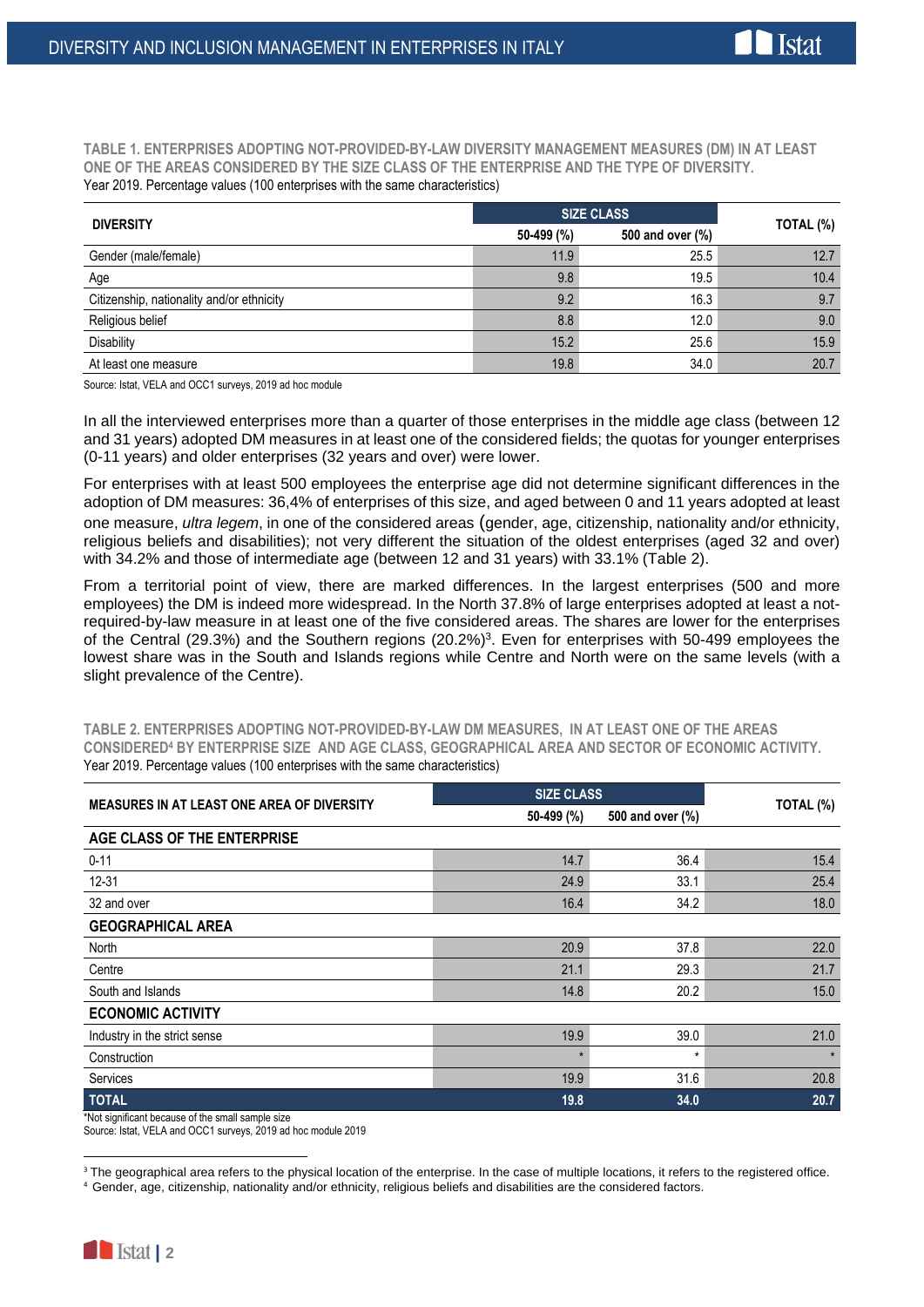

As for the sector of economic activity, enterprises operating in industry in the strict sense showed very different values depending on the size class: enterprises with 50-499 employees presented lower values compared to enterprises with 500 or more employees which implemented at least one not-provided-by-law measure (39%). Even in the services sector the share was higher among the largest enterprises (31.6% against 19.9% of enterprises with 50 to 499 employees).

#### **"Cirinnà Law" concretely applied by only a third of the largest enterprises**

Law 76/2016 (Cirinnà Law) introduced in our legal system the Civil union, that provides for the legal recognition of same-sex couples. Its effects concern also the working sphere. Employers had, therefore, to reshape their rules according to the law providing the same rights to the parts of the civil union as it is for married couples. These measures include leave rights , the obligation to extend to the parts of the civil union leave and permits provided for by legislation and collective bargaining for certain family needs (e.g. paid monthly allowance to assist disabled partners in a situation of proven seriousness L. 104/1992); the obligation to extend welfare patterns, introduced through collective agreements, regarding facilities (extra collective agreements) on education, recreation, social or health care, working time flexibility, smart working, use of the enterprise car for the partner<sup>5</sup>.

Though all enterprises have been called to transpose the law provisions, 7.7% only of the enterprises of industry and service sector with at least 50 employees (more than two thousand), were in the real condition of meeting the workers' requests as for Cirinnà Law provisions on civil unions (Figure 1), from 2016 to 2019.

The number of applications was higher in large enterprises, involving about one in three enterprises with at least 500 employees, compared to 6% of enterprises with 50-499 employees.



**FIGURE 1. ENTERPRISES, WHICH APPLIED, AFTER THE REQUEST OF EMPLOYEES, THE CIRINNÀ LAW FROM 2016 ( YEAR OF THE LAW) TO 2019 BY SIZE CLASS OF ENTERPRISE.** Year 2019. Percentage values (100 enterprises with the same characteristics)

Considering the enterprises that had to apply the "Cirinnà Law" at request of the workers, 43.5% declared they guaranteed marriage leave after the civil union<sup>6</sup>; 37.1% managed one request only, 6,4% more than one. As for the largest enterprises, 18.9% managed multiple requests. As for enterprises with at least 50 employees, 22.2% declared they did not receive any requests for marriage leave after the civil union (Table 3)

1

Source: Istat, VELA and OCC1 surveys, 2019 ad hoc module 2019

<sup>5</sup> See glossary "Law 20 May 2016 n. 76 (Cirinnà Law)".

<sup>&</sup>lt;sup>6</sup> It should be remembered that as of January 1, 2019, more than 17.5 thousand people were or have been in civil union (by dissolution or death of the partner) (Source: demo.istat.it; provisional data).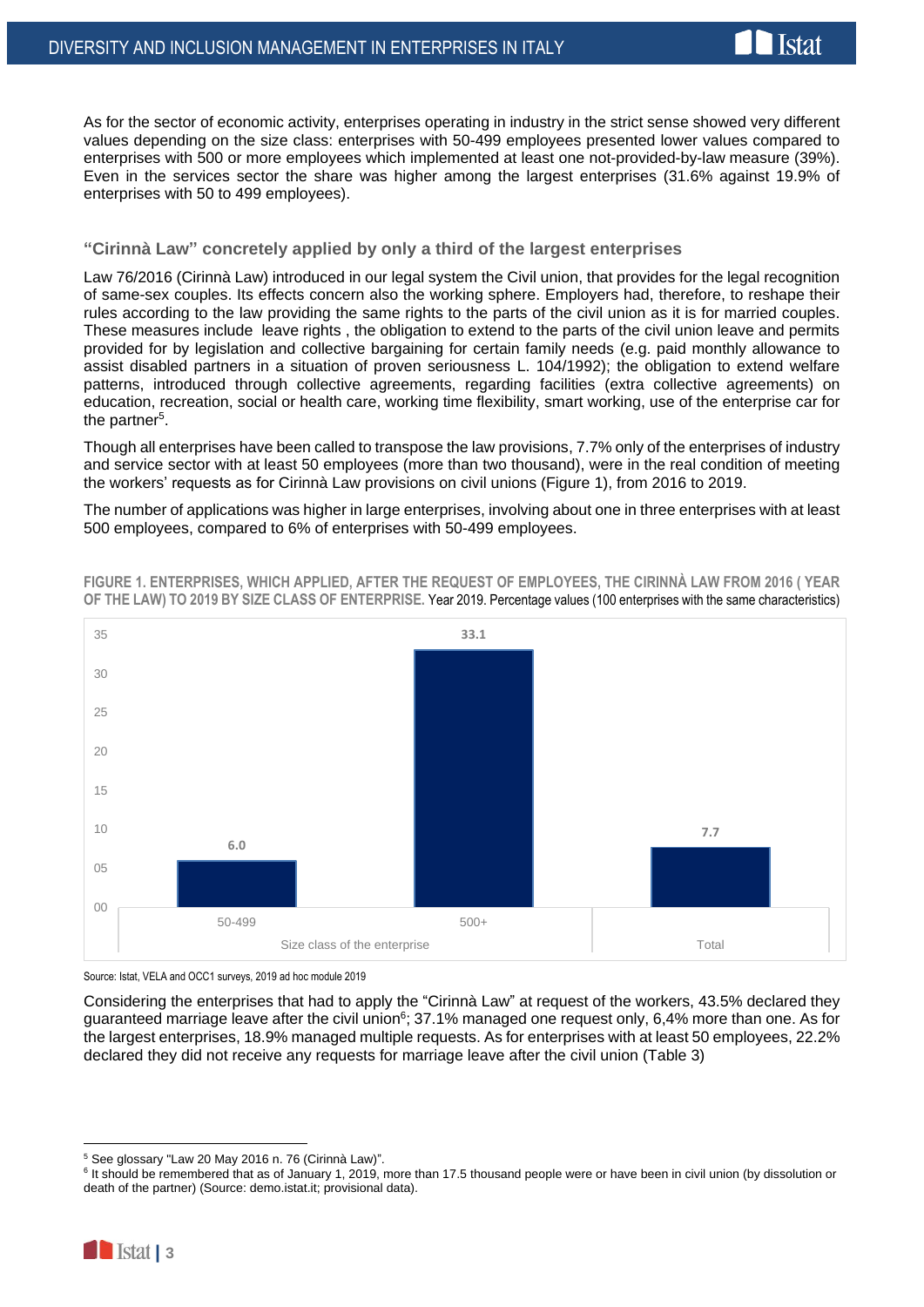**TABLE 3. ENTERPRISES WHICH HAVE APPLIED AT REQUEST OF WORKERS THE CIRINNÀ LAW FOR MARRIAGE LEAVE AFTER CIVIL UNION FROM 2016 ( YEAR OF THE LAW) TO 2019 AND ENTERPRISE SIZE CLASS.** Year 2019. Percentage values

| <b>REQUESTS FOR MARRIAGE LEAVE AFTER CIVIL UNION</b> | <b>SIZE CLASS</b> |                  |           |
|------------------------------------------------------|-------------------|------------------|-----------|
|                                                      | 50-499 (%)        | 500 and over (%) | TOTAL (%) |
| No request                                           | 25.6              | 13.2             | 22.2      |
| One request                                          | 41.3              | 26.2             | 37.1      |
| More than one request                                |                   | 18.9             | 6.4       |
| Doesn't know                                         | 31.5              | 41.7             | 34.3      |
| <b>TOTAL</b>                                         | 100.0             | 100.0            | 100.0     |

\*Not significant because of the small sample size.

Source: Istat, VELA and OCC1 surveys, 2019 ad hoc module

Focusing on enterprises with more than 500 employees, those who declared that they concretely applied, on the request of the workers, the Cirinnà Law are relatively more in the Center (37.6%) and in the North (34.9%). Law application was more frequent among enterprises of intermediate age: 35.5% of those aged between 12 and 31 said they applied it on the request of their workers. The phenomenon was also more widespread in the services sector (35%), with higher values to the total of the largest enterprises (33.1%), followed by industry in the strict sense (30.7%) (Table 4).

**TABLE 4. ENTERPRISES WHICH HAVE APPLIED ON THE REQUEST OF WORKERS THE CIRINNÀ LAW BY SIZE CLASS OF ENTERPRISES AND AGE CLASS, GEOGRAPHICAL AREA AND SECTOR OF ECONOMIC ACTIVITY** Year 2019. Percentage values (100 enterprises with the same characteristics)

| <b>ENTERPRISES WHICH HAVE APPLIED ON THE REQUEST OF</b> |            | <b>SIZE CLASS</b> |           |  |  |
|---------------------------------------------------------|------------|-------------------|-----------|--|--|
| <b>WORKERS THE CIRINNA LAW ON LABOUR</b>                | 50-499 (%) | 500 and over (%)  | TOTAL (%) |  |  |
| AGE CLASS OF THE ENTERPRISE                             |            |                   |           |  |  |
| $0 - 11$                                                | 6.4        | 27.9              | 7.1       |  |  |
| $12 - 31$                                               | 6.3        | 35.5              | 8.0       |  |  |
| 32 and over                                             | 5.3        | 32.3              | 7.7       |  |  |
| <b>GEOGRAPHICAL AREA</b>                                |            |                   |           |  |  |
| North                                                   | 7.6        | 34.9              | 9.5       |  |  |
| Centre                                                  | 5.2        | 37.6              | 7.4       |  |  |
| South and Islands                                       | $\star$    | 16.6              |           |  |  |
| <b>ECONOMIC ACTIVITY</b>                                |            |                   |           |  |  |
| Industry in the strict sense                            | 5.2        | 30.7              | 6.6       |  |  |
| Construction                                            | $\star$    | $\star$           |           |  |  |
| Services                                                | 6.8        | 35.0              | 8.9       |  |  |
| <b>TOTAL</b>                                            | 6.0        | 33.1              | 7.7       |  |  |

\* Not significant because of the small sample size.

Source: Istat, VELA and OCC1 surveys, 2019 ad hoc module

#### **Not-provided-by-law of measures of DM for LGBT+ diversity in only five out of 100 enterprises**

As of 2019, 5.1% of enterprises with at least 50 employees (i.e., over a thousand enterprises) adopted at least one extra not-provided-by-law measure in 2019, aimed at encouraging the inclusion of LGBT+ workers, namely training events for top management and workers on issues related to LGBT+ diversity; initiatives to promote the culture of inclusion and enhancement of LGBT+ diversity; ad hoc measures for transgender workers; permits, benefits and other specific measures for LGBT+ workers. The share increased together with the enterprise size: from 4.4% for enterprises with 50-499 employees to 14.6% for the larger ones.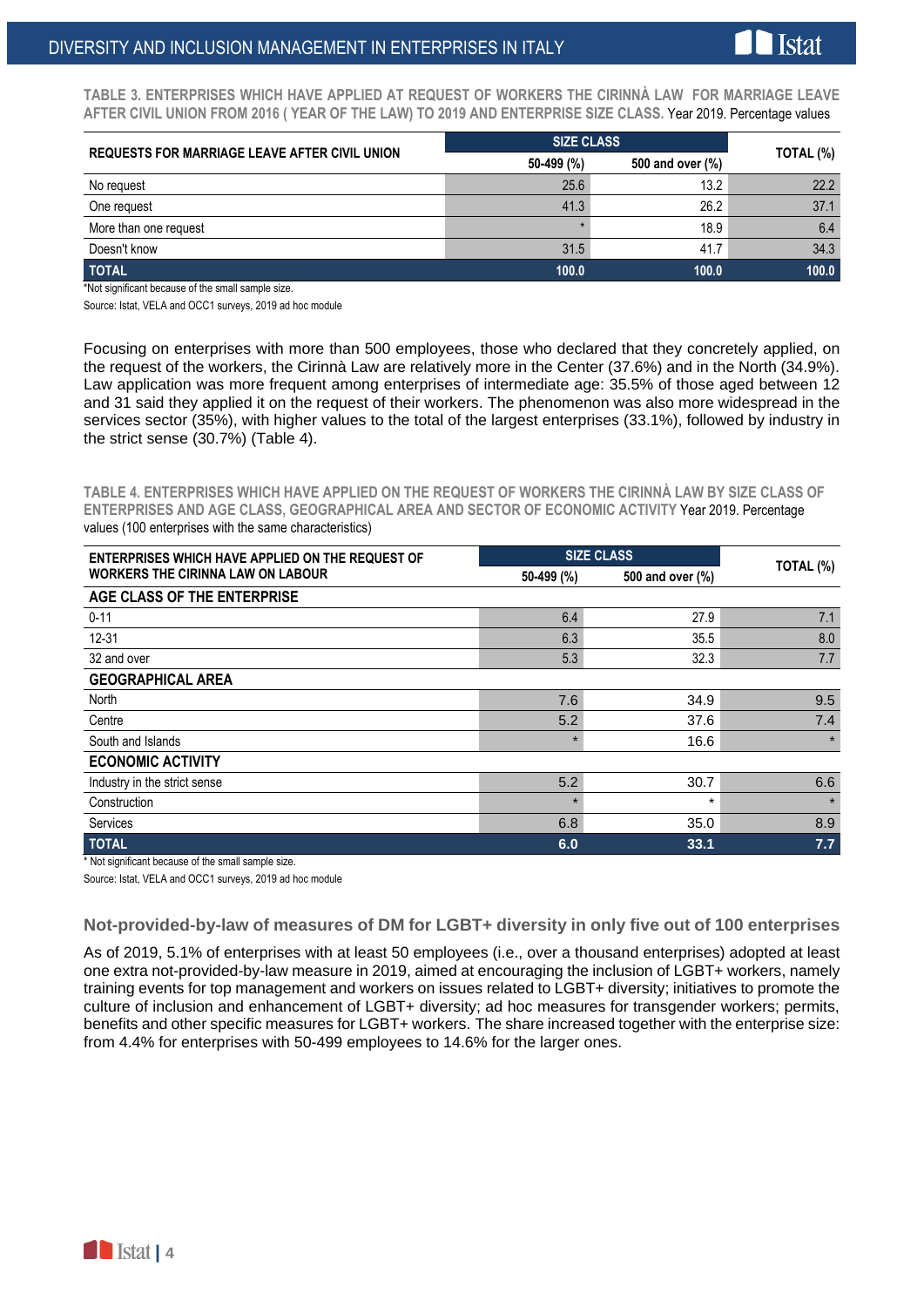**FIGURE 2. ENTERPRISES THAT HAVE ADOPTED AT LEAST AN EXTRA NOT-PROVIDED-BY-LAW OF DM MEASURES FOR LGBT+ DIVERSITY, BY SIZE CLASS AND TYPE OF MEASURE.** Year 2019. Percentage values (100 enterprises with the same characteristics)

**Istat** 



Source: Istat, VELA and OCC1 surveys, 2019 ad hoc module

The most adopted measures were those in favour of transgender workers (Figure. 2). 3.3% of the enterprises considered the possibility for these workers to use toilets, changing rooms, etc. in accordance with their gender identity. The distribution of this measure, which is the most indicated among those investigated, greatly varies depending on the size class of the enterprise: ranging from 3.0% for enterprises between 50 and 499 employees to 7.8% for larger enterprises.

The same situation applies to initiatives that guarantee transgender workers the right to express their gender identity in a visible way (including clothing), which is the third measure in terms of impact on the overall ranking of measures implemented. This measure covers 2.0% of enterprises with at least 50 employees, while the largest enterprises account for 6.8% (1.7% of enterprises with 50 to 499 employees). The second most adopted measure, which involves 2.1% of enterprises, deals with the implementation of initiatives to promote a culture of inclusion and enhancement of LGBT+ diversity. This measure was the most widespread in the largest enterprises, accounting for 8.6%.

Following the ad hoc measures protecting privacy of the transgender workers who began the transition path before entering enterprise (1.6%), and training events on issues related to LGBT+ diversity involving the top management (1.3%) and workers (1.2%). Even for these measures the implementation is greater in larger contexts respectively for 5,2%, 6,8% and 7% in enterprises with at least 500 employees. Permits, benefits and other specific measures for LGBT+ workers, other than those provided by law, have been adopted in a residual manner by enterprises.

In all the considered geographical areas and sectors of economic activity, the share of enterprises that adopted at least one extra measure to what is established by law in 2019 in order to encourage the inclusion of LGBT + workers is higher in larger enterprises (500 employees and more), compared to the total of enterprises with at least 50 employees. In particular, among the largest enterprises, the DM is more widespread among those of the Centre (17.9%) and in the sectors of industry in the strict sense (15.8%) and services (14.2%). On the other hand, a smaller percentage was recorded for older enterprises (Table 5).

The largest enterprises (500 employees and more) that have adopted at least one measure for LGBT+ diversity, additional to those required by law, and have also provided a specific budget for the implementation of these measures were 12.7%.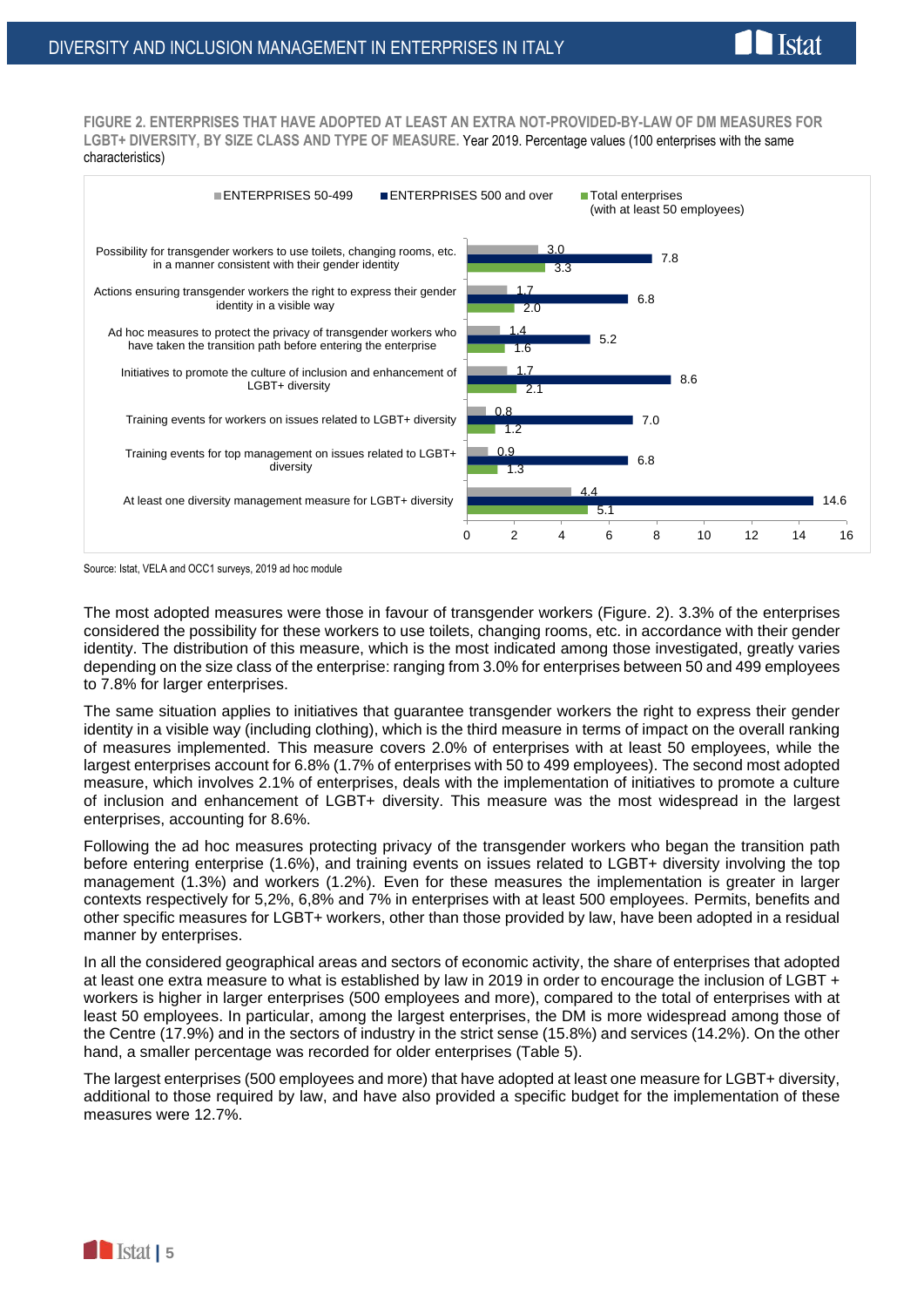**Tstat** 

| ENTERPRISES THAT HAVE ADOPTED AT LEAST A DM |              | <b>SIZE CLASS</b> |           |  |
|---------------------------------------------|--------------|-------------------|-----------|--|
| <b>MEASURE FOR LGBT+ DIVERSITY</b>          | 50-499 (%)   | 500 and over (%)  | TOTAL (%) |  |
| AGE CLASS OF THE ENTERPRISE                 |              |                   |           |  |
| $0 - 11$                                    | 6.2          | 15.0              | 6.5       |  |
| $12 - 31$                                   | 5.2          | 15.7              | 5.8       |  |
| 32 and over                                 | 2.1          | 13.5              | 3.1       |  |
| <b>GEOGRAPHICAL AREA</b>                    |              |                   |           |  |
| North                                       | 4.0          | 14.8              | 4.8       |  |
| Centre                                      | $\star$      | 17.9              | $\star$   |  |
| South and Islands                           | $\star$      | $\star$           | $\star$   |  |
| <b>ECONOMIC ACTIVITY</b>                    |              |                   |           |  |
| Industry in the strict sense                | 1.9          | 15.8              | 2.7       |  |
| Construction                                | $\mathbf{A}$ | $\star$           | $\star$   |  |
| Services                                    | 6.6          | 14.2              | 7.2       |  |
| <b>TOTAL</b>                                | 4.4          | 14.6              | 5.1       |  |

\* Not significant because of the small sample size.

Source: Istat, VELA and OCC1 surveys, 2019 ad hoc module

Considering all the areas of application of diversity management (gender, age, citizenship, nationality and/or ethnicity, religious beliefs, disability, sexual orientation and gender identity), the enterprises with at least 50 employees that implemented not-provided-by-law measures on all six areas were 3.5%. In almost eight out of ten cases, enterprises have not adopted measures for LGBT+ diversity or measures concerning other diversity, which are additional to the law provisions. In 17.3% cases, measures for other diversity only have been implemented, but no specific measures for LGBT+ workers; finally, 1.6% of enterprises have adopted measures for LGBT+ diversity and no any measures for other diversities. The picture is greatly affected by the enterprise size: among the largest enterprises the share of those tackling all diversities is three times higher. (Table 6).

**TABLE 6. TYPE OF ENTERPRISE FOR MEASURES IMPLEMENTED FOR DM, WHICH ARE NOT PROVIDED BY LAW, AND THE SIZE CLASS OF THE ENTERPRISE(a).** Year 2019. Percentage values

| <b>DIVERSITY MANAGEMENT MEASURES</b>                 | <b>SIZE CLASS</b> | TOTAL (%)        |       |
|------------------------------------------------------|-------------------|------------------|-------|
|                                                      | 50-499 (%)        | 500 and over (%) |       |
| LGBT+ and other diversity measures                   | 3.0               | 10.9             | 3.5   |
| LGBT+ measures and no other diversity measures       | 1.5               | 3.7              | 1.6   |
| No LGBT+ measures and other diversity measures       | 16.9              | 23.1             | 17.3  |
| No LGBT+ measures and no measures on other diversity | 78.7              | 62.4             | 77.7  |
| <b>TOTAL</b>                                         | 100.0             | 100.0            | 100.0 |

(a)The sum of the values may not return to 100 and may differ from those presented in table 1 due to rounding

Source: Istat, VELA and OCC1 surveys, 2019 ad hoc module

Overall, 22.4% (21.4% of enterprises between 50 and 499 employees; 37.7% of larger enterprises) of enterprises implemented measures to manage and enhance the diversity of workers in at least one of the six considered areas.

 $7$  At least one diversity management measure (DM) for LGBT+ diversity or LGBT+ measures means at least one measure adopted by the enterprise, additional to those required by law, to facilitate the inclusion of LGBT+ workers between: training events aimed at top management, training events for workers on issues related to LGBT+ diversity, initiatives to promote the culture of inclusion and enhancement of LGBT+ diversity, ad hoc measures to protect the privacy of transgender workers who have embarked on the transition path before entering the enterprise, actions that guarantee transgender workers the right to express their gender identity in a visible manner (including through clothing), the possibility for transgender workers to use toilets, changing rooms, etc. in a manner consistent with your gender identity, permits, benefits and other specific measures for LGBT+ workers.



1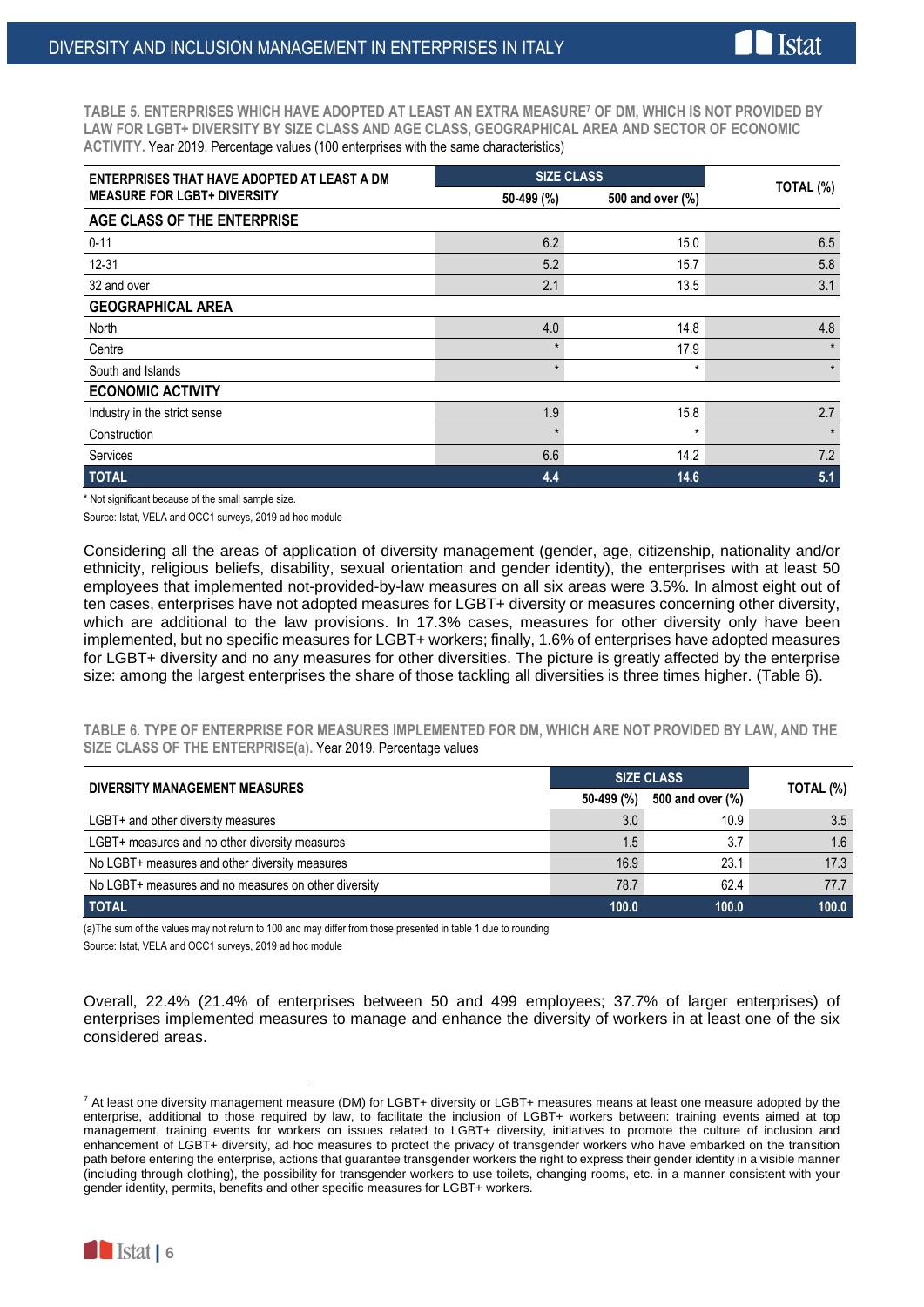#### **DM tools for LGBT+ diversity are still little used by enterprises**

In addition to measures specifically aimed at workers, the enterprise may have adopted diversity management tools, which are provided by law, such as formalising the enterprise's adherence to the principles of nondiscrimination and inclusion of LGBT+ workers in one or more internal documents, the presence of a professional figure and/or an organisational unit dealing with diversity, including LGBT+ diversity, and support for an internal group dealing with LGBT+ diversity.

**TABLE 7. ENTERPRISES BY COMPANIY SIZE CLASS AND DM TOOLS, NOT PROVIDED BY LAW, FOR LGBT DIVERSITY.** Year 2019. Percentage values (100 enterprises with the same characteristics)

| <b>TOOLS OF DM</b>                                                                                   | <b>SIZE CLASS</b> |                  |           |
|------------------------------------------------------------------------------------------------------|-------------------|------------------|-----------|
|                                                                                                      | 50-499 (%)        | 500 and over (%) | TOTAL (%) |
| Principles of non-discrimination and inclusion of LGBT+ workers in one or more internal<br>documents | 14.1              | 34.1             | 15.4      |
| Organisational unit also dealing with LGBT+ diversity                                                | 2.2               | 13.3             | 2.9       |
| Professional figure who also deals with LGBT+ diversity                                              | 1.3               | 10.6             | 1.9       |
| Support for the activities of an internal group of workers dealing with LGBT+ diversity              |                   | 4.9              | 1.0       |

\* Not significant because of the small sample size.

Source: Istat, VELA and OCC1 surveys, 2019 ad hoc module

In enterprises with at least 50 employees 15.4% formalized in one or more internal documents, such as the code of ethics, the charter of values, assessment tools and policy documents, adherence to the principles of no-discrimination and inclusion of LGBT+ workers with a percentage up to 34.1% for enterprises with 500 employees and more (Table 7).

This practice was more widely adopted by younger enterprises (17.6%) and those in the North and Centre (17.1% and 16%) (Table 8).

As for organisational structures for the management and enhancement of diversity, 2.9% of enterprises have an organisational unit that also deals with diversity, including LGBT+ diversity, with an incidence ranging from 2,2% to 13.3% for larger enterprises.

Only 1.9% of enterprises have a professional figure dealing with diversity, including LGBT+ diversity (e.g. diversity and/or inclusion manager). The size of the enterprise remains an important factor: it ranges from 1.3% for enterprises between 50 and 499 employees to 10.6% for those with at least 500 employees (Table 7). This evidence is partly justified by the increased economic availability of larger enterprises and the fact that membership of large international groups often encourages the implementation of policies already initiated by the parent enterprise.

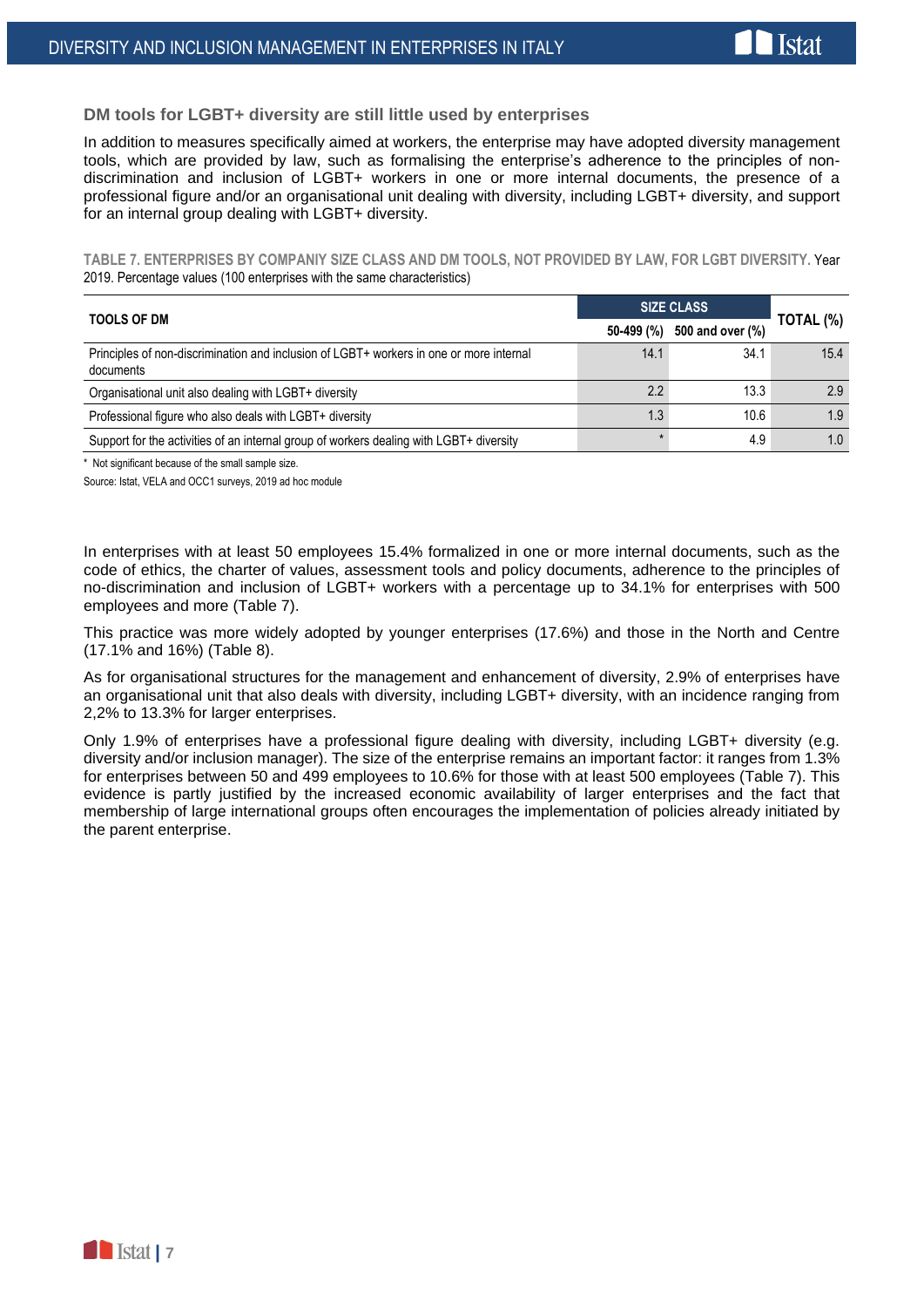

**TABLE 8. ENTERPRISES WHICH HAVE ADOPTED DM TOOLS NOT PROVIDED BY LAW, FOR LGBT DIVERSITY+ BY ENTERPRISE AGE CLASS, GEOGRAPHICAL AREAS AND SECTOR OF ECONOMIC ACTIVITY.** Year 2019. Percentage values (100 enterprises with the same characteristics)

| <b>TOOLS OF DM</b>           | <b>PRINCIPLES OF NON-DISCRIMINATION</b><br>AND INCLUSION OF LGBT+ WORKERS IN<br><b>ONE OR MORE INTERNAL DOCUMENTS</b><br>$(\%)$ | <b>ORGANISATIONAL UNIT</b><br><b>ALSO DEALING WITH LGBT</b><br>DIVERSITY+ (%) | <b>PROFESSIONAL FIGURE</b><br><b>ALSO DEALING WITH LGBT</b><br>DIVERSITY+ (%) |
|------------------------------|---------------------------------------------------------------------------------------------------------------------------------|-------------------------------------------------------------------------------|-------------------------------------------------------------------------------|
| AGE CLASS OF THE ENTERPRISE  |                                                                                                                                 |                                                                               |                                                                               |
| $0 - 11$                     | 17.6                                                                                                                            | $^\star$                                                                      | 1.7                                                                           |
| $12 - 31$                    | 13.8                                                                                                                            | 3.5                                                                           | 2.0                                                                           |
| 32 and over                  | 16.1                                                                                                                            | 2.2                                                                           | 1.9                                                                           |
| <b>GEOGRAPHICAL AREA</b>     |                                                                                                                                 |                                                                               |                                                                               |
| North                        | 17.1                                                                                                                            | 3.8                                                                           | 2.4                                                                           |
| Centre                       | 16.0                                                                                                                            | 2.1                                                                           | 1.7                                                                           |
| South and Islands            | 8.6                                                                                                                             | $\star$                                                                       | $\star$                                                                       |
| <b>ECONOMIC ACTIVITY</b>     |                                                                                                                                 |                                                                               |                                                                               |
| Industry in the strict sense | 15.0                                                                                                                            | 2.9                                                                           | 2.2                                                                           |
| Construction                 | $\star$                                                                                                                         | $\ast$                                                                        | $\star$                                                                       |
| Services                     | 16.6                                                                                                                            | 3.1                                                                           | 1.8                                                                           |
| <b>TOTAL</b>                 | 15.4                                                                                                                            | 2.9                                                                           | 1.9                                                                           |

\* Not significant because of the small sample size.

Source: Istat, VELA and OCC1 surveys, 2019 ad hoc module

Support to the activities of an internal group of workers dealing with LGBT+ diversity is implemented for only 1% of enterprises with at least 50 employees increasing to 4.9% for enterprises with at least 500 employees.

If, in addition to the measures for LGBT+ diversity not required by law, tools such as adherence to the principles of non-discrimination and inclusion of LGBT+ workers formalised in enterprise documents were also considered, the presence of DM figures and/or structures which also deal with LGBT+ diversity and support to the measures for LGBT+ to an internal group working on LGBT+ issues, the share of enterprises that have adopted at least one measure or tool in favour of LGBT+<sup>8</sup> workers passed from 5.1% to 18.5%. In this case, the most important factor is the formalisation of the principles in internal documents (Figure 3).

**FIGURE 3. ENTERPRISES WHICH HAVE ADOPTED AT LEAST ONE DM MEASURE AND/OR TOOL, NOT PROVIDED BY LAW, FOR LGBT+ DIVERSITY BY SIZE CLASS OF THE ENTERPRISE.**

Year 2019. Percentage values (100 enterprises with the same characteristics)



Source: Istat, Rilevazione VELA e OCC1, Modulo ad hoc 2019

 8 It means at least one measure or DM tool not required by law between: training events aimed at top management, training events aimed at workers on issues related to LGBT+ diversity, initiatives to promote the culture of inclusion and enhancement of LGBT+ diversity, ad hoc measures to protect the privacy of transgender workers who have taken the transition path before entering the enterprise, actions that guarantee transgender workers the right to express their gender identity in a visible way (including through clothing) the possibility for transgender workers to use toilets, changing rooms, etc. in a manner consistent with their gender identity, permits, benefits and other specific measures for LGBT+ workers, formalisation of the commitment to inclusion and non-discrimination for sexual orientation and gender identity in internal documents, presence of diversity figures and structures also covering LGBT+ diversity and support for the activities of an internal group of workers dealing with LGBT+ diversity.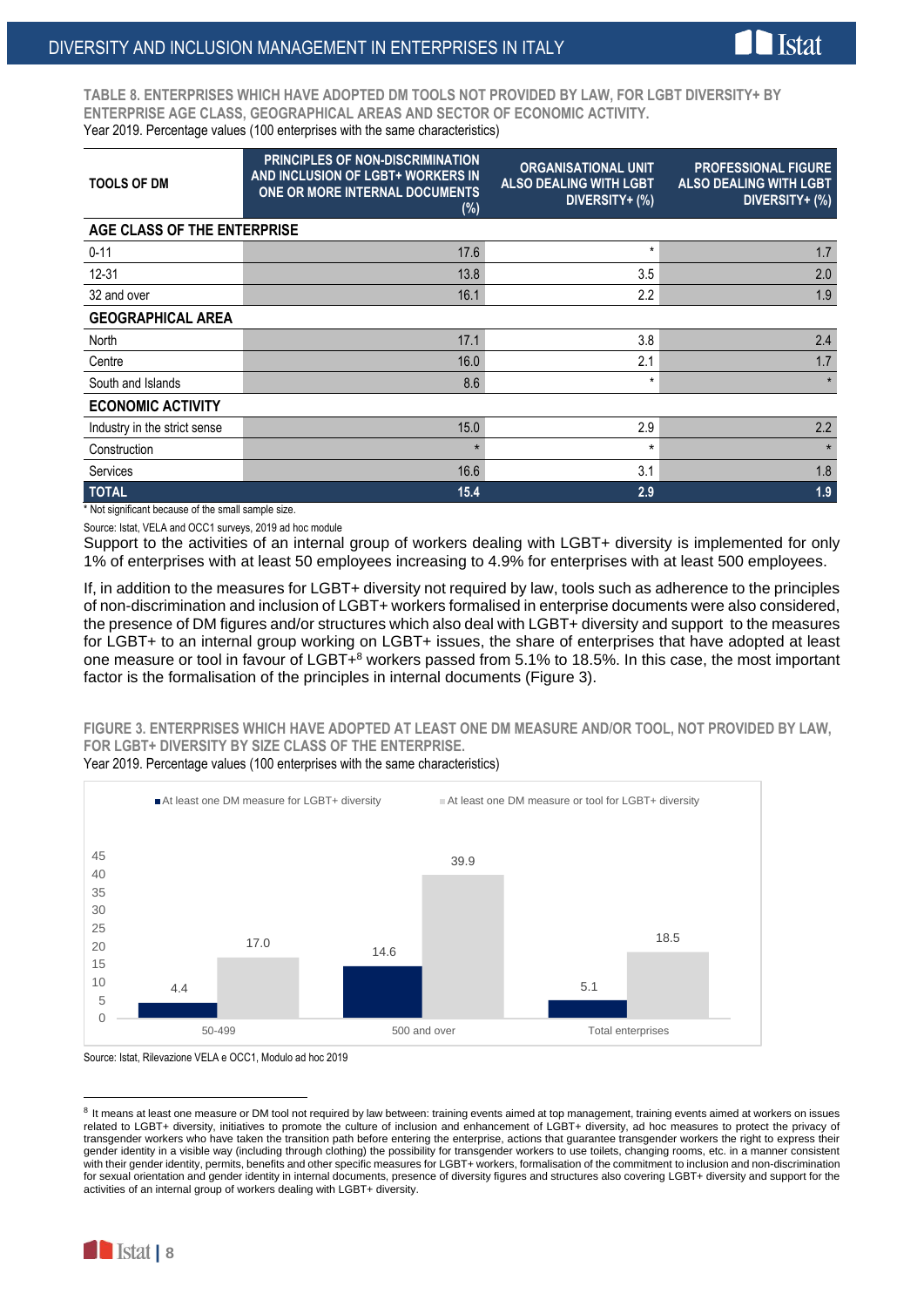Investment in measures and/or tools in favour of LGBT+ workers increased together with the enterprise size of to the extent that it involved about four out of ten enterprises with 500 and more employees.

30.4% of enterprises that adopted such measures and/or diversity tools disseminate and communicate their commitment, inside and/or outside the enterprise.

#### **Few enterprises involved in external initiatives on LGBT+ issues**

The involvement of enterprises in initiatives on LGBT+ issues addressed outside the enterprise is very little: only 1.8% of the total has indeed achieved in the three-year period 2016-2019 at least one initiative for LGBT+ diversity. The size of the enterprise was confirmed as a discriminating factor, also because of the increased economic availability: from 1.4% for enterprises with 50-499 employees, the figure rose to 7.8% for enterprises with 500 employees and more (Table 9).

**TABLE 9. ENTERPRISES WITH AT LEAST 500 EMPLOYEES<sup>9</sup> AND TYPE OF EXTERNAL INITIATIVE IMPLEMENTED ON LGBT+ ISSUES.** Year 2019. Percentage values (100 enterprises with the same characteristics)

| <b>TYPE OF INITIATIVE</b>                                                                 | <b>SIZE CLASS</b> |           |  |
|-------------------------------------------------------------------------------------------|-------------------|-----------|--|
|                                                                                           | 500 and over (%)  | TOTAL (%) |  |
| Sponsored events organized by the LGBT+ community                                         | 3.3               | 1.0       |  |
| Participated in events organized by the LGBT+ community                                   | 5.0               |           |  |
| Organized awareness-raising events or conferences on issues related to LGBT+<br>diversity | 5.0               | 0.9       |  |
| At least one outward initiative on LGBT+ themes <sup>10</sup>                             | 7.8               | 1.8       |  |

\* Not significant because of the small sample size.

Source: Istat, VELA and OCC1 surveys, 2019 ad hoc module

Overall, the most frequent actions, although with very low impact, concern participation in awareness-raising events or conferences on issues related to LGBT+ diversity, the sponsorship of events organized by the LGBT+ community and the organisation of awareness-raising events or conferences on issues related to LGBT+ diversity; each of these initiatives involved about 1% of enterprises.

It is mainly the larger enterprises that carry out such initiatives: 5% of enterprises with at least 500 employees participated in events organized by the LGBT+ community; a similar share applies to the organisation of awareness-raising events or conferences on issues related to LGBT+ diversity. The sponsorship of events carried out by 3.3% of the largest enterprises follows.

Overall, one in four enterprises with at least 50 employees (among those that have adopted diversity management measures for sexual orientation diversity and gender identity for their workers/employees) also implemented at least one external initiative on LGBT+ issues over the past three years.

associations, participating in events organised by the LGBT+ community, organising awareness-raising events or conferences on LGBT+ diversity issues, other activities in support of the LGBT+ community.



1

<sup>&</sup>lt;sup>9</sup> Due to the small sample size, for the 50-499 employee size class it is not possible to provide robust estimates for these indicators. <sup>10</sup> At least one of the following initiatives shall be considered: sponsoring events organised by the LGBT+ community, funded LGBT+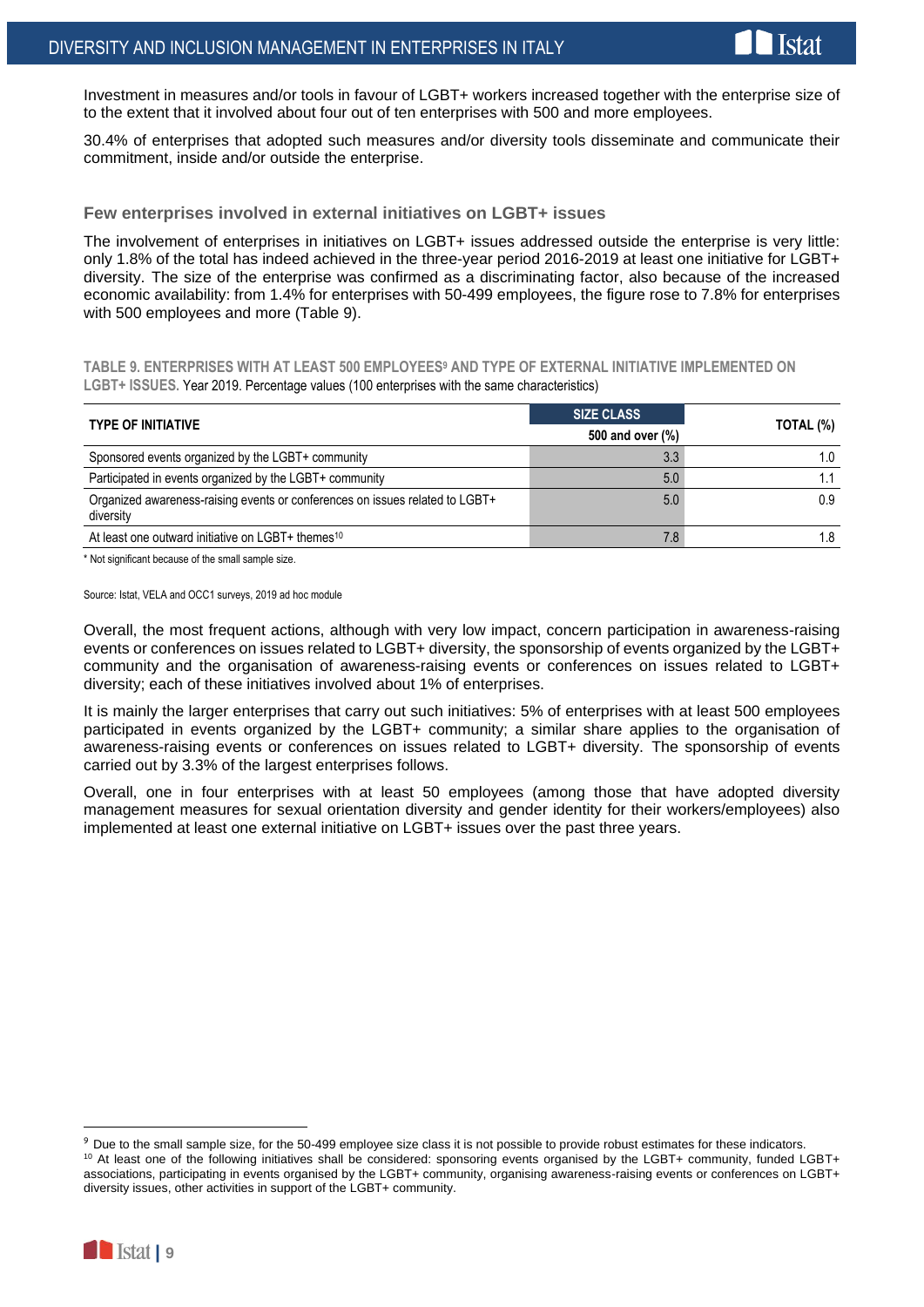**Preventing discriminatory acts first reason for the adoption of measures or tools for LGBT+ diversity**

In addition, the reasons that most frequently led enterprises to adopt measures and/or tools for LGBT+ diversities that are not provided by law, were investigated. Preventing discriminatory acts within the enterprise is the motivation most reported (in 49.8% of cases), indicated by about half of enterprises (Table 10).

The second most common reason, reported by 42.5% of enterprises, was to promote the well-being, satisfaction and motivation of workers. Then followed the other reasons linked to the stimulation of the skills and talents of workers: create a working environment that encourages the expression of each worker's talent (21.4%) and attract the best workers, regardless of their sexual orientation or gender identity (18.4%). The most residual reason given for the adoption of such measures or tools was, meeting the demands of workers.

**TABLE 10. ENTERPRISES WHICH HAVE ADOPTED AT LEAST ONE NOT-PROVIDED-BY-LAW MEASURE OR TOOL OF DM FOR LGBT+ DIVERSITY, BY SIZE CLASS AND MAIN REASONS.** Year 2019. Percentage values (100 enterprises with the same characteristics)

| <b>MAIN REASONS</b>                                                                 | <b>SIZE CLASS</b> |                  |           |
|-------------------------------------------------------------------------------------|-------------------|------------------|-----------|
|                                                                                     | 50-499 (%)        | 500 and over (%) | TOTAL (%) |
| Preventing discrimination within the enterprises                                    | 51.3              | 40.3             | 49.8      |
| Promoting the well-being, satisfaction and motivation of workers                    | 41.5              | 48.7             | 42.5      |
| Creating a working environment that makes everyone's talents more explicit          | 19.9              | 30.5             | 21.4      |
| Attract the best workers, regardless of their sexual orientation or gender identity | 18.7              | 16.5             | 18.4      |
| Strengthening the team spirit                                                       | 15.6              | 9.5              | 14.7      |
| Improve the reputation and image of the enterprise                                  | 12.3              | 6.7              | 11.5      |
| Other reasons                                                                       |                   | 10.5             | 6.1       |

\* Not significant because of the small sample size

Source: Istat, VELA and OCC1 surveys, 2019 ad hoc module

The ranking of the reasons concerning the adoption of measures or diversity management tools, not provided by law, for LGBT+ diversity, slightly differs depending on the size class of the enterprise. For enterprises with 500 and more employees favouring the well-being, satisfaction and motivation of workers became the most common reason (48.7%), followed by the prevention of discriminatory acts (40.3%) that in the 50-499 employees' class was reported by about one in two enterprises.

Enterprises with 50-499 employees more often than larger enterprises also indicated the need to strengthen the group spirit (15.6% to 9.5%), attract the best workers regardless of their sexual orientation or gender identity (18.7% to 16.5%) and improve the reputation and image of the enterprise (12.3% to 6.7%)..

Among the enterprises that have never adopted DM measures or tools for LGBT + diversity, which are not provided by law, only 2.9% planned to adopt them in the next three years.

**TABLE 11. ENTERPRISES WHICH DO NOT INTEND TO TAKE MEASURES OR TOOLS OF DM, WHICH ARE NOT PROVIDED BY LAW, FOR LGBT+ DIVERSITY BY SIZE CLASS AND MAIN REASONS.** Year 2019. Percentage values (100 enterprises with the same characteristics)

| <b>MAIN REASONS</b>                                                                            | <b>SIZE CLASS</b> |                  | TOTAL (%) |
|------------------------------------------------------------------------------------------------|-------------------|------------------|-----------|
|                                                                                                | 50-499 (%)        | 500 and over (%) |           |
| There was no need to adopt these measures                                                      | 79.4              | 60.7             | 78.7      |
| The legal measures are enough                                                                  | 23.7              | 26.3             | 23.8      |
| Working environment is already inclusive                                                       | 23.1              | 26.9             | 23.2      |
| Inclusion of LGBT+ workers requires no further measures than those required for all<br>workers | 22.8              | *                | 22.7      |
| At present, encouraging the inclusion of LGBT+ workers is not a enterprise priority            | 14.6              | $\star$          | 14.5      |

\* Not significant because of the small sample size.

Source: Istat, VELA and OCC1 surveys, 2019 ad hoc module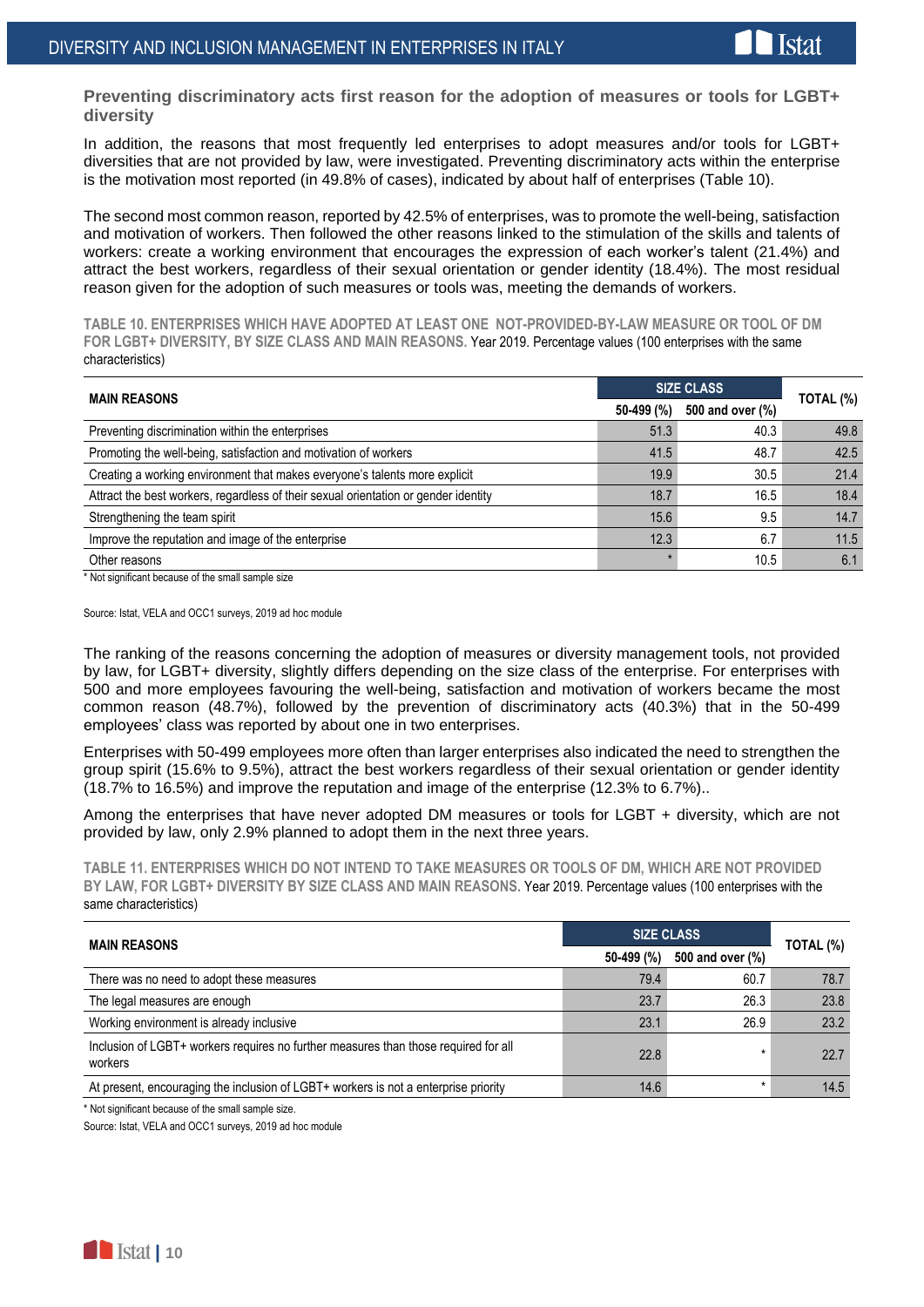The most recurrent argument for enterprises that did not intend to adopt measures or tools other than those required by law<sup>11</sup> for LGBT+ diversity was that there was no need to do that. This motivation was indicated by 78.7% of enterprises with at least 50 employees (Table 11). Following in the classification of the motivations, with a remarkable detachment, the consideration that the provided-bylaw measures were enough (23,8% of the enterprises); the working environment is already inclusive (23.2%), the inclusion of LGBT+ workers requires no further measures than those required for all workers (22.7%) and that at the moment it is not among enterprise priorities to promote the inclusion of LGBT+ workers. The ranking of the reasons was not significantly affected by the change in the size class of the enterprise

#### **STAKEHOLDERS' DESIRABLE ACTIONS TO MAKE WORK ENVIRONMENTS MORE INCLUSIVE TOWARDS LGBT+ DIVERSITY**

#### **The need for a cultural change**

The interviewed stakeholders<sup>12</sup> indicated the cultural aspect as the main driving force for the change towards a more inclusive and respectful-of-differences society as for sexual orientation and gender identity. However, neither actors and roles nor the necessary actions to activate this process of change were uniquely identified.

Legislative interventions are seen as a vehicle for such a change. In particular they emphasized the importance of adopting normative participations of wider scope regarding the single work field. Firstly, there is the urgent need for a law against homolesbitransphobia. Other measures of a general nature, desired at the level of the country system, concern the issue of the intersex people and the possibility for trans people to write the perceived gender in their documents or use an alias, as already happens in some universities. Such practices would facilitate the overcoming of many barriers in the phase of access to work. Stakeholders noticed as well that issues related to the trans and intersex people condition still appear poorly present in the public debate.

The respondents also stressed the need to formally transpose the anti-discrimination rules and the Cirinnà law, inserting specific articles in national collective agreements that recall the law. More generally, there is a desire for "inclusive bargaining", even at the second level, which guarantees, for example, greater protections, permissions and benefits for de facto households, including LGBT+. They also stress the importance of encouraging the setting up of committees dealing with discrimination, diversity and inclusion in working environments, inter alia to make effective the use of the existing protection system.

Overall, the stakeholders' assessment of the existing legislation on the protection of LGBT+ people in the workplace was enough positive, although possible improvement was reported. In the opinion of some respondents, the rules, in some cases, could result in an excessive burden on employers, especially in the case of small enterprises. Furthermore, the rules were not considered to be a suitable tool for combating and denouncing the less obvious and subtle forms of discrimination and harassment.

The stakeholders, indeed, agree on the complementarity between rules and interventions able to act on cultural aspects such as stereotypes and prejudices that prevent the full inclusion of LGBT+ people.

Similarly, equal opportunities and diversity management policies in work environments are not in themselves sufficient to generate changes. These are desirable actions when they not only result in a formalization of principles but also succeed in acting on cultural aspects; when they become practices and therefore contribute to the construction of inclusive work contexts, such as facilitating the coming out.

#### **Training and awareness-raising towards a culture of differences**

For the interviewed stakeholders, the priority axes for action to promote the inclusion of LGBT+ people are based on the dissemination of a culture of differences and the implementation of training activities to diversity,

<sup>&</sup>lt;sup>12</sup> The qualitative study, carried out through semi-structured interviews, was aimed at a number of stakeholders (institutional representatives or reference figures for the issues investigated within their own institutions) operating mostly at national level and belonging to different categories: trade associations (es. Confcommercio, Confcooperative, Confindustria), public administration and equality bodies (e.g. Consigliera nazionale di parità, rete Re.a.dy), trade unions (e.g. CGIL, UIL), LGBT+ associations working on the specific topic (e.g. Parks), LGBT+ worker networks (e.g. Be-friendly), employment and job brokering services, observatories on the subject. The main indications emerged with reference to the policies are reported, the measures and tools that are desirable in order to make working environments more inclusive for sexual orientation and/or gender identity diversity and to combat discrimination against LGBT+ persons in the workplace. The respondents were therefore asked for a reflection on the actors most involved and the actions considered priority. For more details see the methodological note.



<u>.</u>

<sup>&</sup>lt;sup>11</sup> Enterprises could indicate up to three main reasons.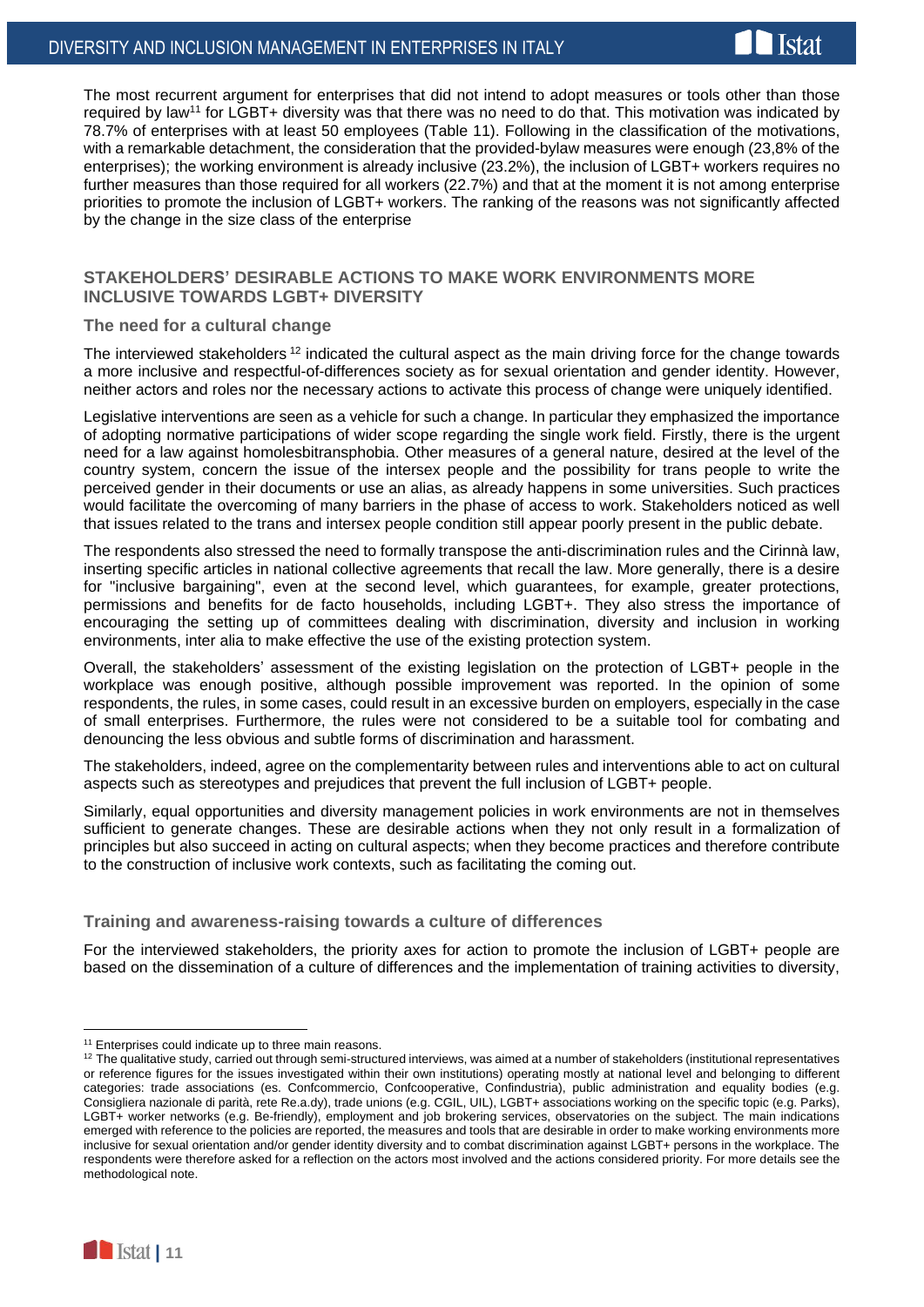not only in relation to the working sphere. Society in general has to deal with these issues. This culture should be promoted at different levels, starting with educational institutions.

Either it is a specific training on LGBT+ issues or it is a more general emphasis on diversity, stakeholders believe that training should be directed primarily to employers (public, private and third sector) and top management. Some of the respondents also stressed the importance of an explicit position by employers, both public and private, in favour of LGBT+ rights.

The enterprises themselves can be vehicles of such culture, inside and towards the other enterprises and the own suppliers. In particular, large enterprises can act as a driving force for small and medium-sized enterprises to adopt behaviours in favour of diversity, such as UN standards. Awareness-raising actions are also called for by the realities of the third sector, which by nature should be oriented to the principles of inclusion and equality.

In addition to employers and workers, training and awareness-raising on diversity issues should also be directed at various actors working to combat discrimination and should therefore be promoted, for example, among trade union delegates to be fully aware of discriminatory phenomena, in police schools and among other security forces.

#### **The role of public institutions and the importance of networking**

For most of the stakeholders interviewed is the public institution the main actor to promote a cultural change. A commitment by the institutions, primarily at national level, is needed to foster the development of a culture of differences.

Greater accountability by public institutions and political forces is therefore called for. According to the respondents, public institutions at different levels, national and territorial, should deal with the protection and full inclusion of LGBT+ people and at the same time promote the creation of networks. It is important to involve stakeholders, such as trade unions and equality bodies, in the signing, for example, of framework agreements on harassment and anti-discrimination issues and more generally in participatory approaches.

Networking and synergies between multiple actors are considered particularly effective strategies to make work environments inclusive, intervening at different levels. It is therefore wished that networks and tables will be set up, including also associations and networks of workers in order to work together in a spirit of mutual support and exchange of information.

As for work tools, some stakeholders highlighted the potential to link the issue of harassment and discrimination to the issue of safety at work. Finally, to intervene on the inclusion and non-discrimination of LGBT+ people in the workplace, some respondents suggest the use of tools already used to combat gender discrimination in the workplace.

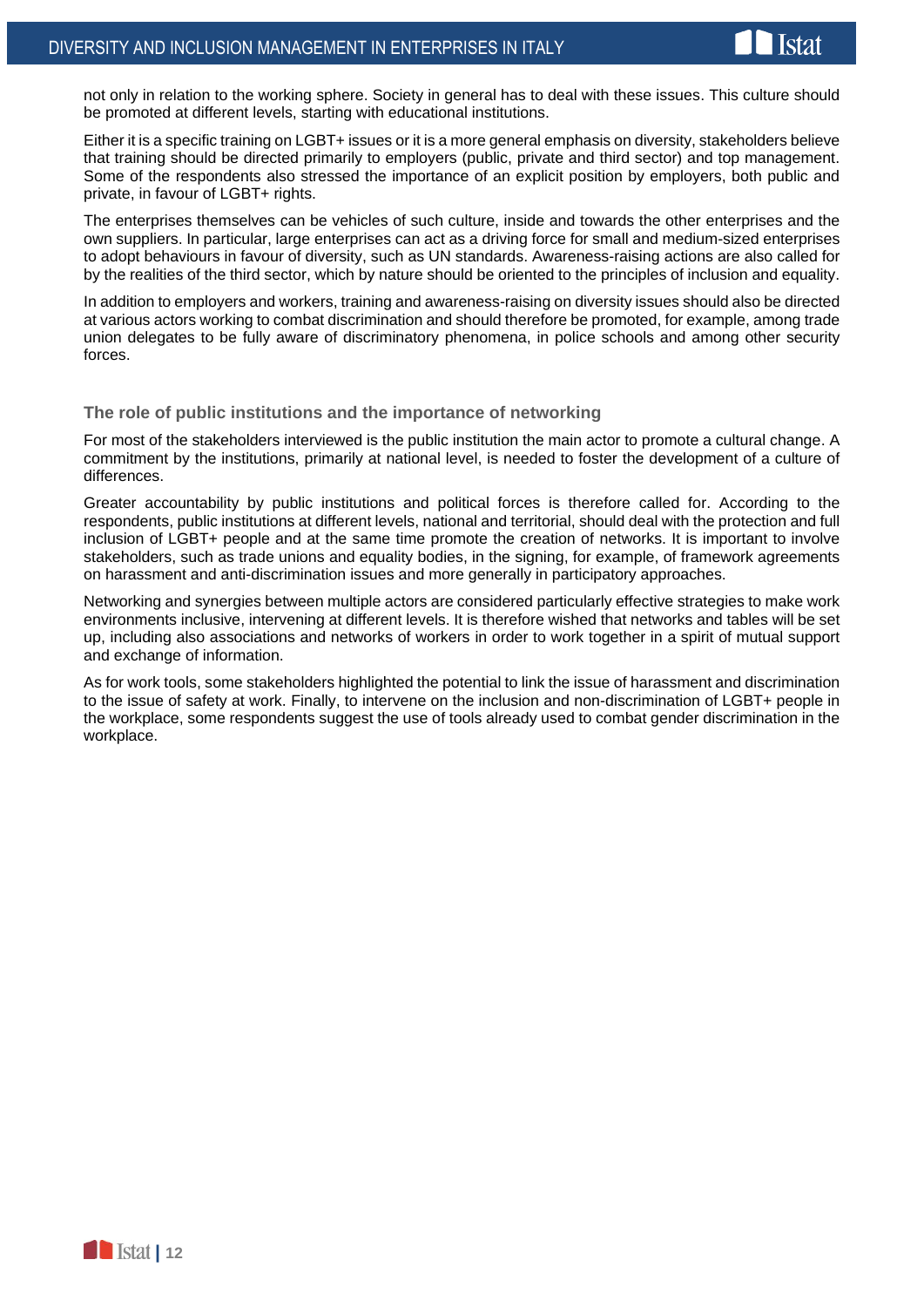

### **Glossary**

**Code of ethics, charter of values and charter of diversities:** documents by means of which the enterprise expresses its rights, moral duties and objectives that determine the ethical-moral responsibilities to be respected, in order to avoid irresponsible or illegal behaviours on the part of those who operate in or with the enterprise. The "Charter for equal opportunities and equality at work" falls into this type of documents.

**Coming out:** expression used to indicate the decision to declare their LGBT+ identity. It originates from the English expression *coming out of the closet*. In a broader sense, coming out represents the path that a person undertakes in becoming aware of their sexual orientation and/ or gender identity and externally declares it.

**Corporate (UN) standards to combat discrimination against lesbian, gay, bisexual, trans and intersex people** *(Standards of Conduct for Business)***:** standards of behaviour for enterprises that are based on UN Guiding Principles and UN Global Compact. They are a guide for enterprises to respect the rights of lesbian, gay, bisexual, trans and intersex people.

**Discrimination in the workplace:** unfair and negative treatment of workers, based on their personal characteristics that are not relevant to the performance at work. It is possible to distinguish between formal and informal employment discrimination. The first concerns with institutional policies and decisions relating to the worker's career (hiring, firing, promotions and salaries). The second concerns, for example, with the working climate/environment, attitudes and interpersonal dynamics.

**Diversity (or difference):** refers to one or more elements / aspects that differentiate, in qualitative and / or quantitative terms, an individual or a group.

*Diversity and/or inclusion management:* set of measures and tools that by managing and enhancing the diversity / differences of workers, aim at promoting their inclusion in environments and workplaces*.*

*Diversity and/or inclusion manager:* professional figure who deals with the management and enhancement of diversity / differences of workers in organizations.

**Employees:** employed with an employment relationship, whether regulated or not by contract.

**Enterprise age:** age calculated from the first year in which the enterprise carries out its business.

**Enterprise:** juridical-economic unit that produces goods and services that can be sold and which, according to the law in force or to its own statutory regulations, has the right to distribute the profits made to proprietary subjects, whether private or public. The enterprises include: sole proprietorships, partnerships, joint stock enterprises, cooperatives, private law consortia, public economic bodies, special enterprises and public service enterprises. Self-employed and self-employed professionals are also considered enterprises.

**Law 20 May 2016 n. 76 (Cirinnà Law):** Law 76/2016 governs de facto cohabitation and introduces the institution of civil union into our legal system for same-sex couples. On the one hand, the law has expressly attributed certain rights and, on the other hand, has introduced in paragraph 20 a general rule according to which the provisions of laws, acts having the force of law, regulations, administrative acts and collective agreements referring to "marriage" or which contain the terms "spouse, spouses or equivalent terms" also apply to the parties to the civil union (remaining excluded from this general rule only the provisions of the civil code not expressly referred to by the "Cirinnà" Law and the matter of adoption referred to in Law 184/83). In general, this entailed new obligations for the employer such as: leave comparable to that provided in the event of marriage for workers who have contracted a civil union; the obligation to extend to the parties of the civil union leave and permits provided for by legislation and collective bargaining for certain family needs for assistance (e.g., monthly paid permit to assist the partner with disabilities in a situation of ascertained seriousness L. 104/1992 ); the obligation to extend welfare systems, introduced through corporate collective agreements, relating to facilities (additional to collective bargaining) in terms of education, recreation, social or health assistance, flexibility of working hours, smart working, use of the enterprise car by the partner.

**Law on homolesbobitransphobia:** law that contrasts and punishes discrimination and violence related to sexual orientation and gender identity. Many Italian Regions have legislated to this effect.

**LGBT+:** the acronym LGBT+ stands for lesbian, gay, bisexual and transgender people. The + symbol is used to include all other diversities / differences in sexual orientation, gender identity and intersexuality.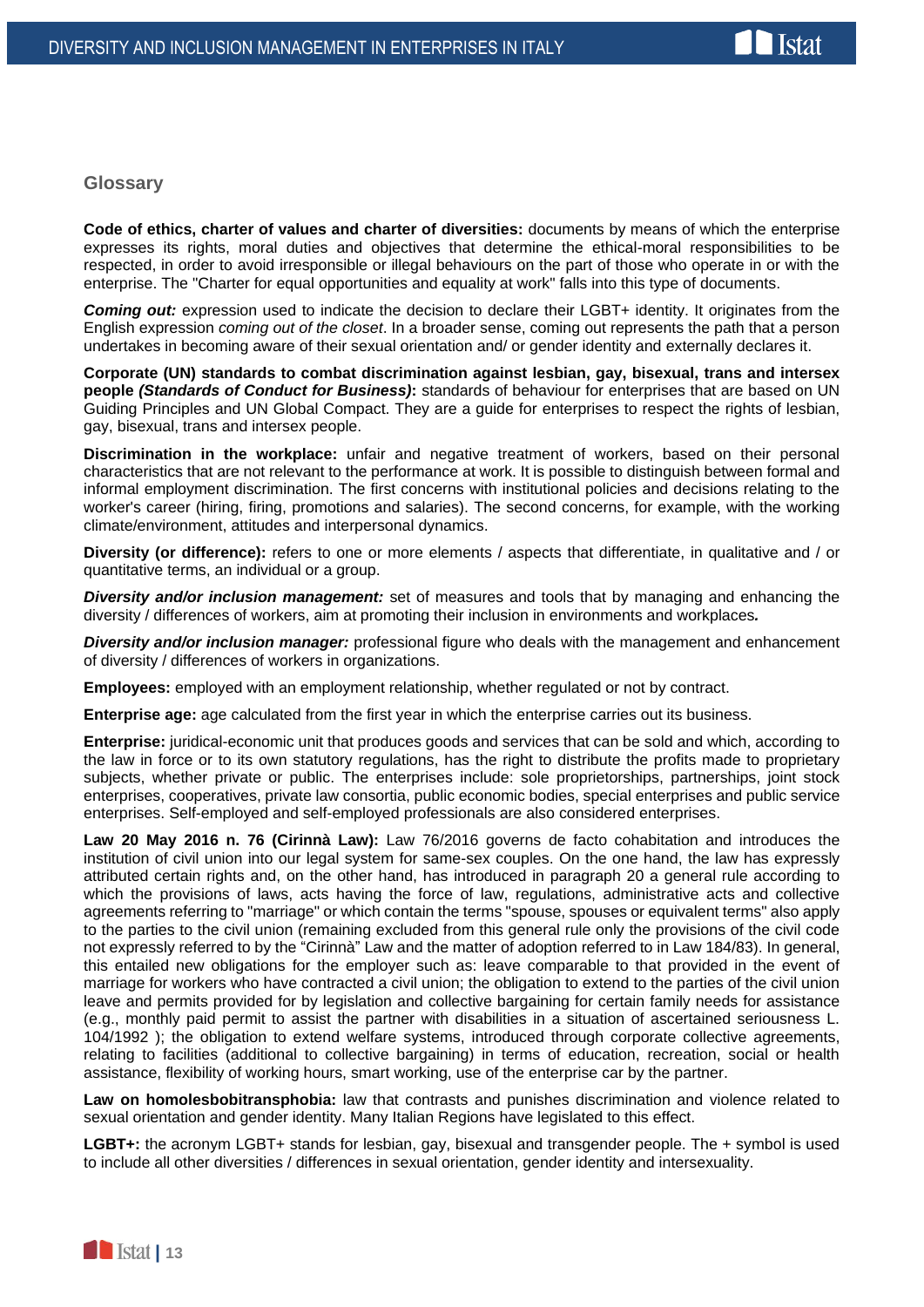

**Network of employees dedicated to inclusion:** group of workers within the enterprise that deal with the diversity/differences among workers by providing an area of expression and dissemination, and a culture oriented to diversity/differences in the working environment.

**Not-provided-by-law measures of diversity management (DM):** policies, practices, initiatives, formalized and not, undertaken by the enterprise to manage and enhance the diversity/differences of workers. Reference is made to further measures than those required by law. The measures also include initiatives such as the organization of training events on issues related to diversity/differences and initiatives to promote the culture of inclusion and enhancement of diversity/differences (e.g., seminars, conferences).

**Not-provided-by-law measures of diversity management (DM) for LGBT+ diversity:** measures adopted by the enterprise, in addition to those required by law, to promote the inclusion of LGBT + workers among: training events for the top management, events, training courses for workers on issues related to LGBT + diversity, initiatives to promote the culture of inclusion and enhancement of LGBT + diversity, ad hoc measures to protect privacy of transgender workers who have undertaken the transition path before entering the enterprise, actions that guarantee transgender workers the right to express their gender identity in a visible way (including by clothing), possibility for transgender workers to use toilets, changing rooms, etc. consistent with their gender identity, permits, benefits and other specific measures for LGBT+ workers.

**Not-provided-by-law measures of diversity management (DM), on diversity other than LGBT+:** measures adopted by the enterprise, additional to the provided by law, to manage and enhance the diversity/ differences of workers related to gender, age, nationality and/or ethnicity, religious beliefs, disability.

**Not-provided-by-law tools of diversity management (DM), for LGBT+ diversity:** tools adopted by the enterprise to manage and enhance the diversity / differences of workers related to sexual orientation and gender identity, among them: formalization of the commitment for inclusion and non-discrimination based on sexual orientation and gender identity in internal documents of the enterprise, presence of figures and / or structures for diversity also concerning LGBT + diversity, support for the activities of an internal group of workers that deals with LGBT + diversity.

**Permissions, benefits and other specific measures for LGBT+ workers:** refer, for example, to parental permissions for LGBT+ workers in civil union who are social and affective parents; supplementary health care or paid leave for medical, surgical and aesthetic interventions necessary for the transition process.

**Sexual orientation:** indicates the direction of sexual attraction and/or affectivity towards persons of the same sex, of different sex, or of both sexes**.**

**Social responsibility report:** reporting and communication tool by means of which an organization (enterprise, public body or association) periodically communicates the results of its activities to the stakeholders. It is not limited to the financial and accounting aspects only, but includes also social and environmental policies.

**Trans\*:** trans/non-binary gender identity person.

**Transgender or trans/binary person with non-binary gender identity:** indicate a person with a gender identity (or gender expression) that does not match with what society associates with his biological sex; it includes both persons with a binary gender identity and non-binary gender identity.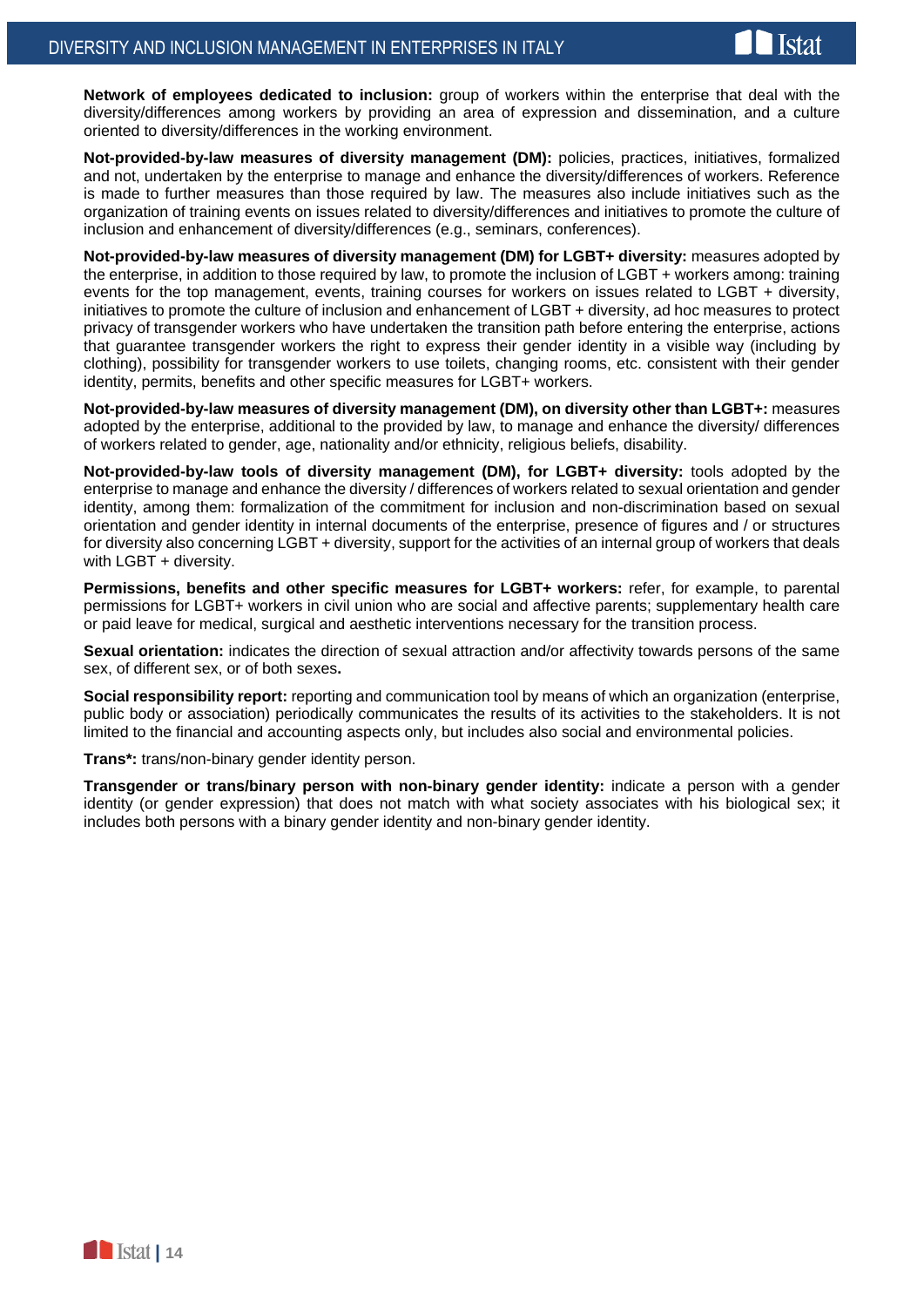

# **Methodological note**

**Istat-Unar project on work discrimination based on sexual orientation and gender identity, and diversity policies in enterprises**

The Istat-UNAR research project on "Working discrimination based on sexual orientation and gender identity, and diversity policies in enterprises" is one of the activities included in the collaboration agreement between the two entities signed on March 1, 2018. The agreement aims at filling an information gap by producing a comprehensive information framework on "Access to employment, working conditions and discrimination against LGBT+ people at work and on diversity policies implemented in enterprises".

The project is characterized by a mixed research approach (quantitative-qualitative) and multiple perspective approach (LGBT+ people, employers, stakeholders).

In detail, the project is divided into two macro-areas of activity that include the direct collection of information from LGBT+ people (A) and the collection of information from employers, in particular enterprises, and the main stakeholders (B).

The first macro-area of the project (A) aims at providing an insight on the condition of occupational discrimination related to sexual orientation and gender identity and, more generally, at investigating the situation of LGBT+ people in the labour market. Various surveys are planned in order to have a complete information framework:

- a total survey of individuals who are or have been in civil union;
- a survey on LGBT+ people who have never been in civil union, through an advanced snowball sampling technique;
- a focus, with a non-probabilistic sample, on trans\* persons who are clients of targeted services or desks.

These surveys are based on respondents' self-identification as LGBT+ people and is going to be carried out by a web self-completed questionnaire. Participation in the surveys is voluntary, prior the consent of the interviewee.

The survey of individuals who are or have been in civil union is going to start in December 2020; the other two surveys on LGBT+ individuals will be conducted during year 2021.

The second macro-area of the project (B) aims at investigating the point of view of enterprises (employers) and of the main stakeholders, mostly operating on a national scale (i.e. enterprises' associations, active LGBT+ associations tackling job inclusion and discrimination at work, trade unions, networks of LGBT + workers, public administration and institutions with competence on the matter, equality bodies and observers), on work discrimination by sexual orientation and gender identity as well as diversity management policies for LGBT+ diversity.

The involvement of stakeholders and LGBT+ associations played a role also in the design phase of the survey tools (questionnaires, interview track).

The project included the creation of a Working Group composed by associations and bodies of the «Permanent Consultation Table for the promotion of LGBT rights and the protection of LGBT persons» established in 2018 to the Presidency of the Council of Ministers. The associations that have joined the Working Group are: Arcilesbica, Arcigay, Azione trans, Cgil Nuovi Diritti, Circolo Mario Mieli, Coordinamento LGBT Treviso, Edge, Famiglie arcobaleno, Gay Center, Gay Lex, I-Ken, L'altro Circolo, Movimento Identità Trans (M.I.T.), Parks liberi e uguali, Polis Aperta, Ra. Ne - Rainbow Network, Rete Genitori Rainbow.

The sharing and discussion with the Working Group were very useful in identifying the information needs and the main areas to be investigated. In addition, it facilitated a correct use of the specific terminology and the formulation of some questionnaire items in order to make them easy to understand for respondents.

A fruitful exchange with academics and experts on the subject (among others the LGBT Observatory of the University Federico II of Naples, Centro Sinapsi - Services for Active and Participatory Inclusion of Students of the University of Federico II of Naples) was implemented.

The first output of the project concerns the main results of the survey addressed to enterprises on diversity management for LGBT+ diversity and the suggestions emerged from the stakeholders' interviews, with regard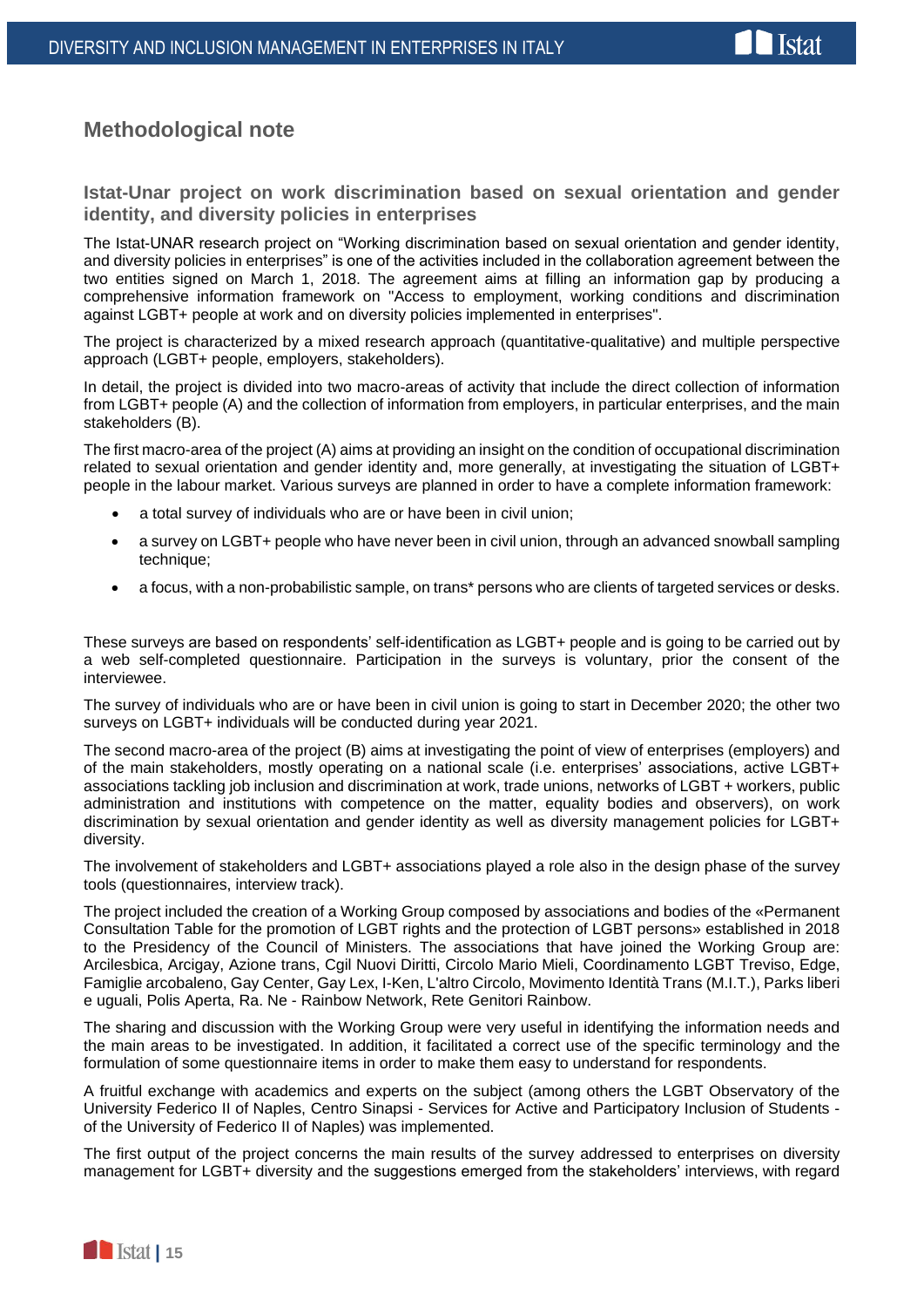

to desirable actions to make working environments more respectful and inclusive of differences involving sexual orientation and gender identity. Further studies and publications on the other outputs of the project will follow.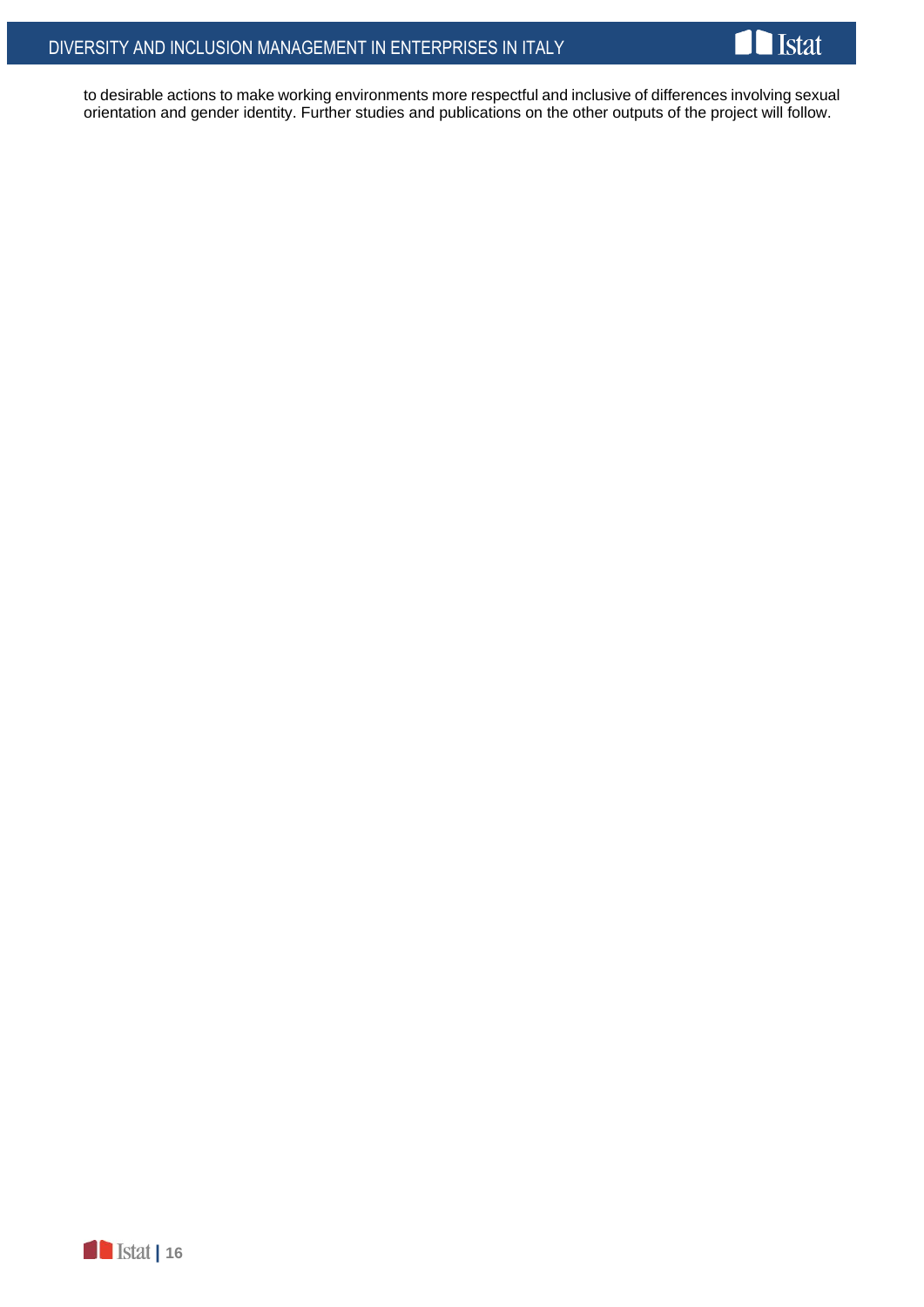### **The survey on diversity management for LGBT+ diversity in enterprises**

### **Objectives and survey design**

The study on diversity management (DM) for LGBT+ diversity is part of the Istat-UNAR collaboration agreement on "Access to employment, working conditions and discrimination against LGBT+ people at work and diversity policies implemented in enterprises". The aim of the survey is to provide a national framework for the dissemination of DM measures and tools to enterprises that deal with LGBT+ diversity.

Diversity and/or inclusion management indicates the set of measures and tools that manage and enhance the diversity of workers, aimed at promoting their inclusion in the workplace.

The survey on diversity management was carried out by means of an ad hoc module included in the ISTAT surveys "Rilevazione mensile sull'occupazione, orari di lavoro, retribuzioni e costo del lavoro nelle grandi imprese" (OCC1/Grandi Imprese) and "Indagine trimestrale su posti vacanti e ore lavorate" (VELA). The information of the ad hoc module was collected in the VELA survey in the fourth quarter of 2019 and in the OCC1/GI survey in November 2019.

The decision to use a module was motivated above all by methodological reasons, i.e. guaranteeing satisfactory response rates and a good quality of the results, while the choice of the host surveys was determined by two fundamental considerations: the nature / characteristics of the surveys (work as a theme, continuity over time, business loyalty and therefore good response rates, mandatory responses) and the involvement of the human resources manager by the enterprise in filling-in the questionnaires (and therefore the form).

The OCC1/GI survey collects data on all enterprises classified in industry and services (sections B to S of the Ateco 2007 classification - excluding section O: Public Administration and Defence; Compulsory Social Insurance) with at least 500 employees in the average base year (from 2018, the base year is 2015), which constitute the reference panel for the calculation of survey indicators.

It is a monthly survey submitted by means of an electronic questionnaire that the respondent can fill-in accessing the ISTAT Enterprise Portal [\(https://imprese.istat.it/\)](https://imprese.istat.it/).

The surveyed variables relate to work positions, hours worked, wages and salaries (broken down by individual wage item), social security contributions and, for the final month of each quarter, vacancies; all variables are measured by distinguishing between clerical and manual qualifications.

The quarterly survey of vacancies and hours worked (VELA), has been conducted by ISTAT since the third quarter of 2003. It collects information on enterprises in the sections of economic activity from B to S (excluding section O: Public Administration and Defence; Compulsory Social Insurance) of the Ateco 2007. The information collected relates to the evolution of labour demand: the number of positions occupied at the end of the current quarter and the previous quarter; employment flows in and out of the quarter; the number of vacant posts at the end of the current quarter; hours worked in the quarter – ordinary and extraordinary - not worked but paid, the hours of Redundancy Fund (separate in ordinary and extraordinary, the latter including the one in derogation) and unpaid hours for strikes. As regards positions occupied and ordinary, overtime and non-worked but remunerated hours, the survey distinguishes between full-time and part-time employees.

The VELA survey is based on a probability sample of a stratified stage following a rotation pattern: about one third of the units are renewed every first quarter of the year. As of 2016, the sample, in addition to enterprises with 10-499 employees also includes those with less than 10 employees (provided that the number of employees is strictly positive).

The Vela is a quarterly survey submitted by means of an electronic questionnaire that the respondent can fill-in accessing the ISTAT Enterprise Portal [\(https://imprese.istat.it/\)](https://imprese.istat.it/).

The Diversity Management Survey (DM) for LGBT+ diversity is a mixed type survey with a sample component and a census component resulting from the VELA and OCC1/GI surveys respectively. As the DM stemmed from large organizational contexts, the sample selected for the VELA survey was only partially used, i.e. sampled enterprises with at least 50 employees.

The reference population of the ad hoc diversity management module (DM) for LGBT+ diversity consists of all enterprises with at least 50 employees in industry and services performing their economic activity in sections B to S (excluding section O: Public Administration and Defence; Compulsory Social Insurance) of the Ateco 2007 classification. The reference universe consists of over 27 thousand enterprises.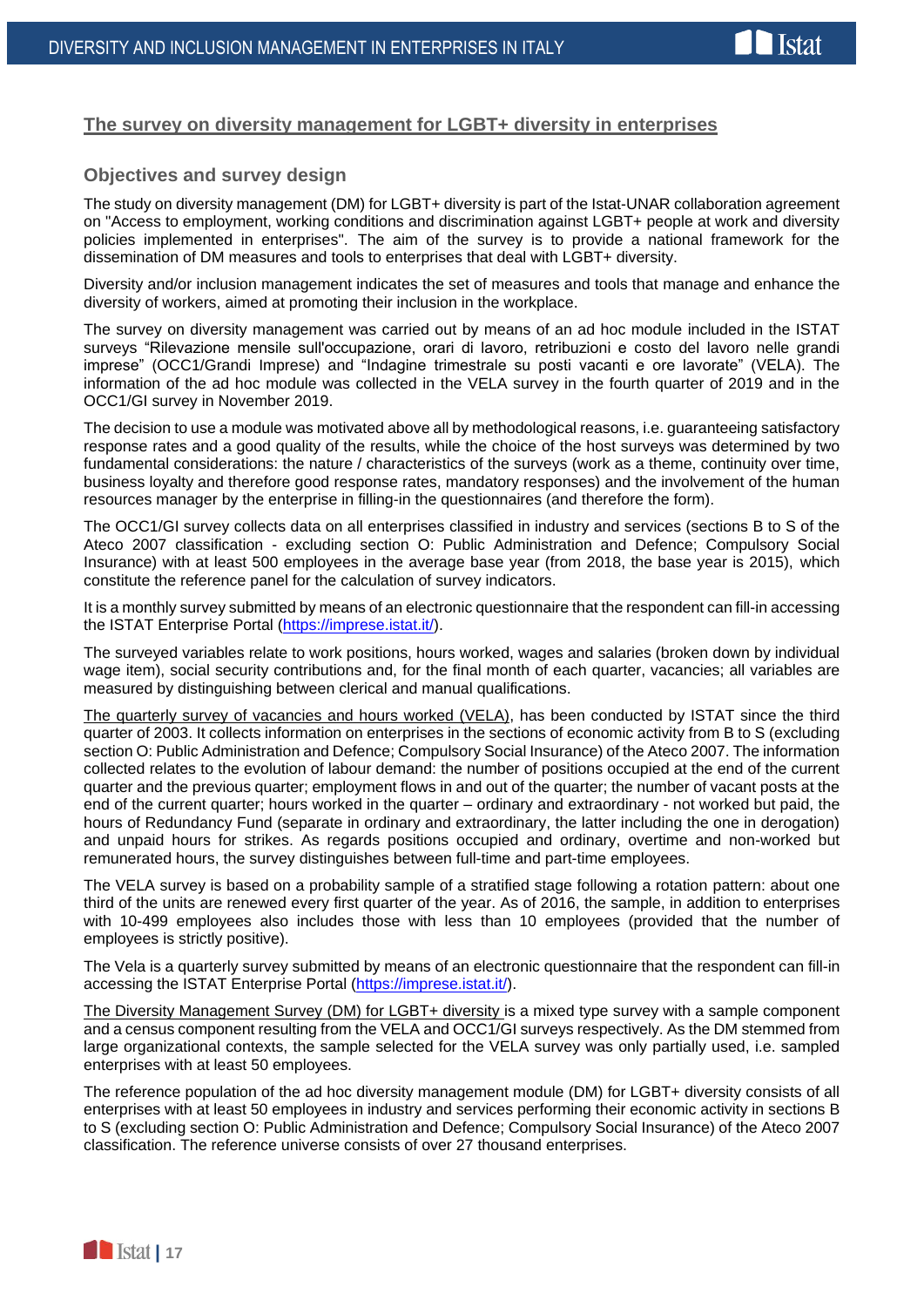

The unit for the survey and analysis of the module is the enterprise defined as a legal-economic unit that produces market goods and services and that, according to the law in force or its own rules of association, has the right to distribute the profits to the owners, whether private or public. Enterprises include: sole proprietorships, partnerships, limited enterprises, cooperative societies, private-law consortia, economic public bodies, special enterprises and public service enterprises. Self-employed and self-employed persons are also regarded as undertakings.

The ad hoc module covered a theoretical sample of enterprises composed of about 2000 enterprises defined in the design phase of the host VELA survey and all enterprises with 500 and more employees of the survey OCC1/GI i.e., about 1500 units.

#### **The field surveys**

The survey phase of the ad hoc module on diversity management was carried out in the fourth quarter of 2019 as regards the sample of VELA enterprises and in November 2019 for the survey enterprises OCC1/GI.

The collection of data was done with CAWI technique, or with questionnaire in electronic format through the ISTAT Portal of enterprises [\(https://imprese.istat.it/\)](https://imprese.istat.it/). The ad hoc module was included in the standard questionnaires of the VELA and OCC1/GI surveys, before the section dedicated to information about the respondent. The module was addressed to a manager working in the personnel and/or human resources.

An on-going monitoring has been carried out during the survey on the module twice a week; the active toll-free number for the host surveys, supported users even in the compilation phase of the ad hoc module.

The respondents to the module were about 80% of the total enterprises involved in the two surveys, VELA and OCC1/GI. The fall in responses was mainly for enterprises with between 50 and 99 employees, while it was less for larger enterprises.

#### **Detection tool**

The ad hoc module presented questions on diversity management relating to the adoption by enterprises of measures, additional to those required by law, to manage and enhance the diversity of workers (e.g., gender, age, citizenship, nationality and/or ethnicity, religious beliefs, disability), and then went into details of the measures for diversity related to sexual orientation and gender identity. For LGBT+ diversity enterprises were asked wether they had adopted:

- measures, not provided by law, specifically aimed at enterprise workers such as training events for the top management and workers on issues related to LGBT+ diversity, initiatives to promote the culture of inclusion and enhancement of LGBT+ diversity, ad hoc measures for transgender workers, permits, benefits and other specific measures for LGBT+ workers;
- tools, which are not provided by law, to promote the inclusion and respect of diversity in terms of sexual orientation and gender identity. These tools concern the competences and organisational structures of the enterprise - such as the presence of a professional figure (e.g. diversity and/or inclusion manager) and/or an organisational unit dealing with diversity, including LGBT+ diversity or enterprise support to a group of workers dealing with diversity by sexual orientation and gender identity - and the formalisation in one or more internal documents of the enterprise's adherence to the principles of non-discrimination and inclusion of LGBT+ workers (e.g. code of ethics, charter of values, assessment tools, policy documents, etc.);
- initiatives on LGBT+ issues addressed outside the enterprise.

In addition to this, the concrete application of the law 20 May 2016 n. 76 (so-called Cirinnà Law) in the workplace with reference to the rights of persons in civil union.

Finally, the main reasons that led enterprises to adopt or not measures and/or tools for LGBT+ diversities, not provided by law, were investigated.

Enterprises belonging to multinationals, were required to refer to measures, tools and initiatives implemented in the Italian context.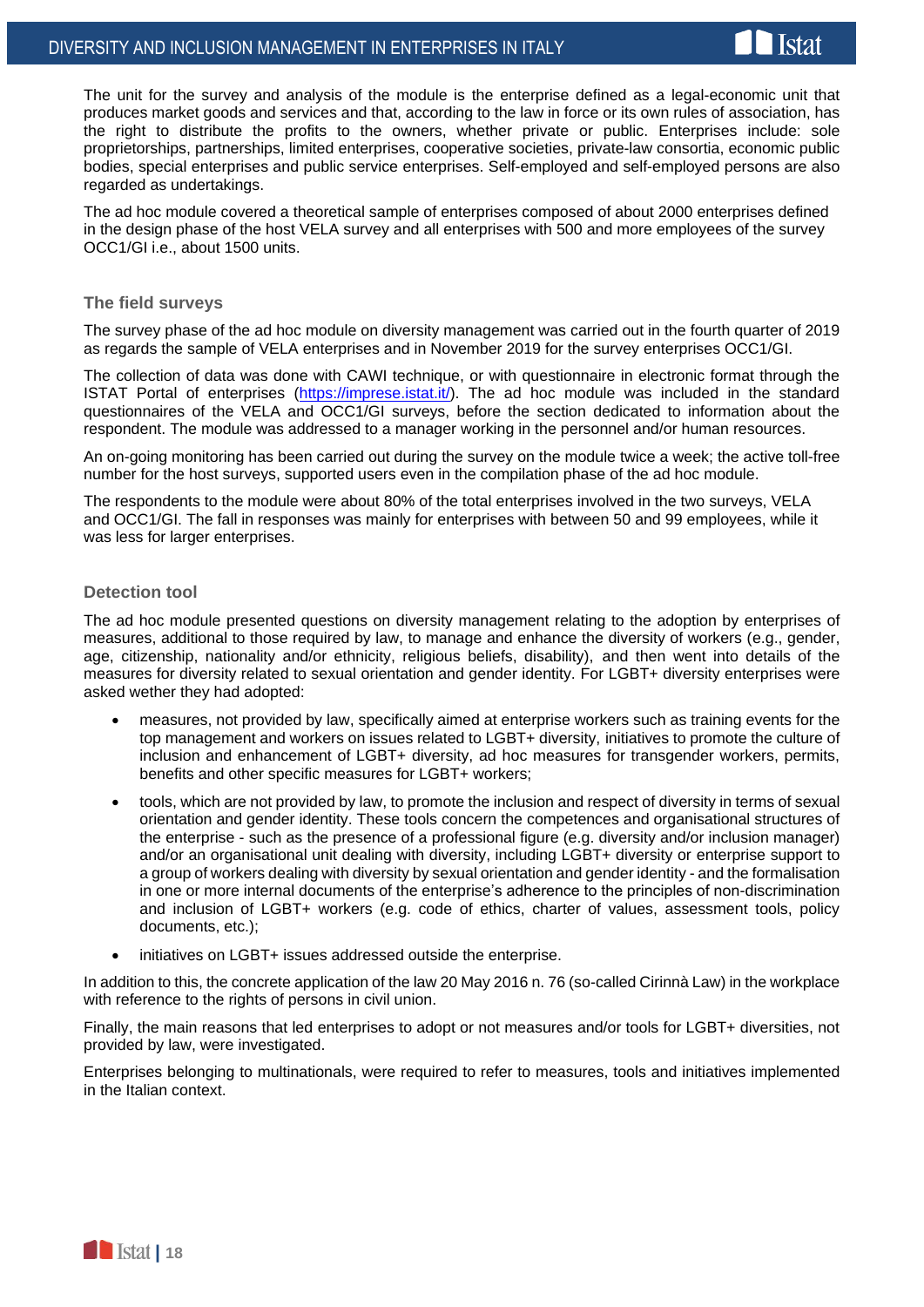

**Estimation process and level of accuracy**

The estimates produced by the survey are essentially relative frequency estimates and refer to different periods, mainly to 2019.

The estimates are obtained by means of a fixed weighting estimator, which is the estimation method used for most ISTAT surveys of enterprises and households.

The final weight attributed to the enterprises responding to the module was obtained by means of a calibration procedure through which the post-stratification weight (stratification defined by the cross-modality of variables "Sections B-N of the ATECO-2007 economic classification" and "employee classes: 50-99; 100-499; 500 and over") applied to host surveys has been adjusted to correct the distortive effect of the total non-response to the form (implicit response template) and to ensure consistency between the distributions of the sample estimates of the total enterprise and the known values of the enterprise.

The known totals used in the calibration model are derived from the OROS source (ISTAT Survey on Employment, Wages and Social Charges) and refer to sub-populations of enterprises belonging to:

- 10 sections of the ATECO-2007 economic classification (B to S excluding Section O)
- two classes of employees (50-499; 500 and over) and 10 sections of the ATECO-2007 economic classification (B to S - excluding section O);
- three classes of employees (50-99; 100-499; 500 and over) and three geographical subdivisions (North, Centre, South and Islands);
- three classes of employees (50-99; 100-499; 500 and over) and three economic sectors (Industry in the strict sense, Construction, Services);
- three geographical areas (North, Centre, South and Islands) and 10 sections of the ATECO-2007 economic classification (B to S - excluding Section O);
- two classes of employees (50-499; 500 and +), three economic sectors (Industry in the strict sense, Construction, Services) and three geographical subdivisions (North, Centre, South and Islands).

Solutions to the calibration model were found through the algorithm implemented in the Regenesees software. The algorithm is used to solve a constrained minimum problem, in which the function to minimize is a function of distance between the base weights and the final weights, respecting the constraints of equality between the sample estimates of the population totals and known values. In order to ensure positive final weights, not extreme and not dissimilar from the basic ones, a linear distance and bound function of 0.75 and 5.5 has been used.

The degree of accuracy of the estimates has been assessed by taking into account the sample variability of the estimates produced by the survey. For this purpose, the relative sampling error (percentage change coefficient of estimates (CV%) and the confidence intervals of estimates were calculated, obtained by considering the absolute sampling error and a confidence level  $(\alpha)$  of 95%.

These statistics have been calculated for all estimates obtained for sub-populations of enterprises defined on the basis of:

- "Age of the enterprise" (three age groups: 0-11, 12-31, 32 and over), a variable acquired from the ASIA register - Statistical Register of Active Enterprises;
- "Enterprise size" (two classes of employees: 50-499, 500 and over; three classes of employees: 50-99, 100-499, 500 and over);
- "Geographical breakdown in which the enterprise operates (three subdivisions: North, Centre, South and Islands);
- "Section of economic activity to which the enterprise belongs" (B to S excluding Section O);
- "Economic sector of the enterprise" (three economic sectors: Industry in the strict sense, Construction, Services);
- "Size of the enterprise " and its "Economic sector" (three classes of employees: 50-99, 100-499, 500 and over; three economic sectors: Industry in the strict sense, Construction, Services);
- "Size of enterprise " and "Geographical breakdown in which it operates" (two classes of employees: 50- 499, 500 and over; three geographical subdivisions: North, Centre, South and Islands);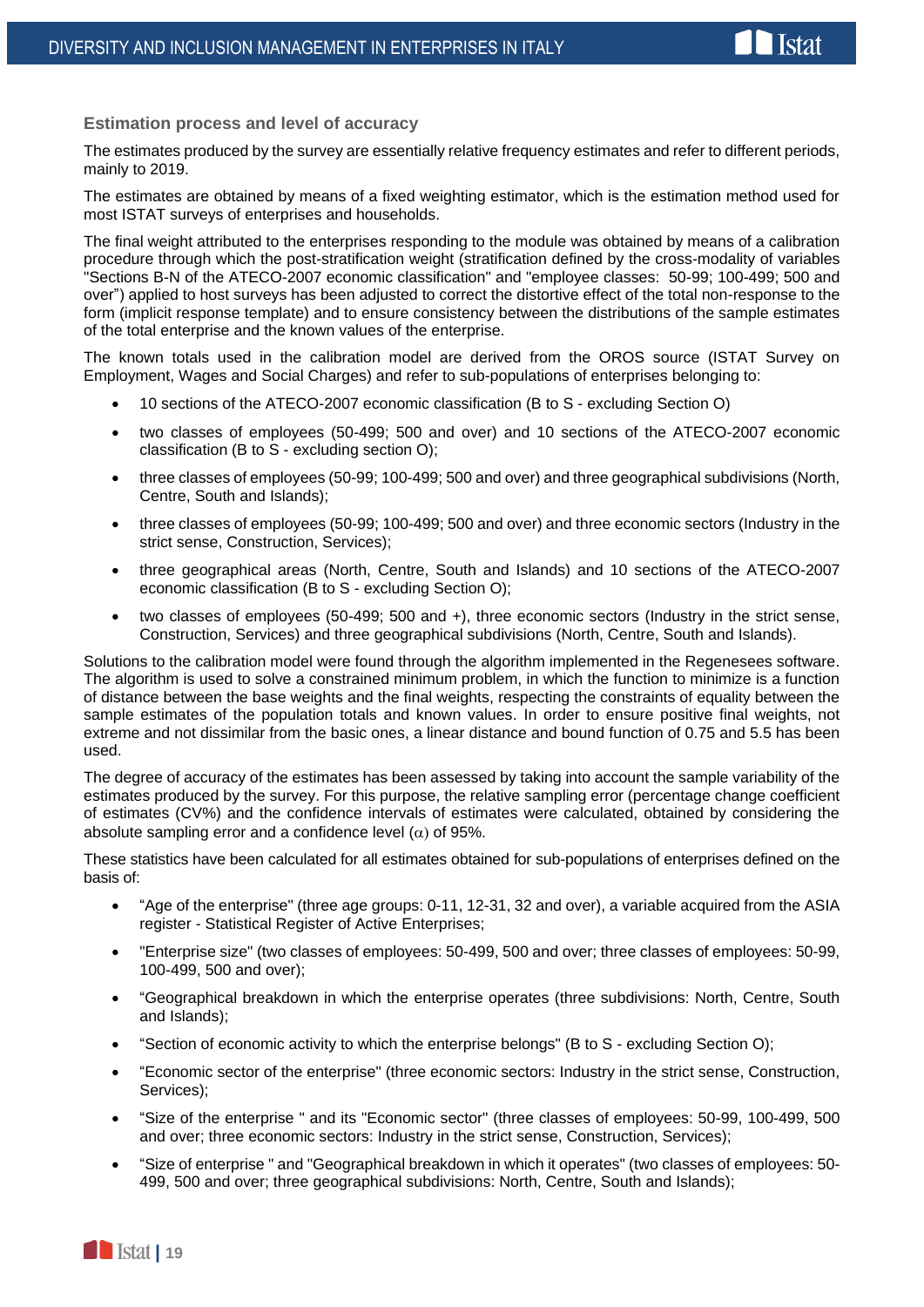- "Size of enterprise" and its "Economic sector" (two classes of employees: 50-499, 500 and over; three economic sectors: Industry in the strict sense, Construction, Services);
- "Size of enterprise" and "Age of the enterprise" (two classes of employees: 50-499, 500 and over; three age groups: 0-11, 12-31, 32 and over).

#### **Interviews with the stakeholders**

The research project Istat-UNAR has provided for the realization of semi-structured interviews to some stakeholders identified among the different actors, mostly operating at national level or chosen as examples of certain policies.

Stakeholders belong to the following categories: professional associations, public administration, equality bodies, trade unions, LGBT+ associations active on the specific theme, LGBT+ worker networks, employment services and employment mediation, observatories on the subject.

Nineteen out of the thirty-one stakeholders involved (Table 12) responded to the official invitation letter and agreed to carry out the interview, For the rest, the interview could not be concluded for various reasons, including the lack of information on the subject. Interviews were conducted between September 2019 and April 2020; they were recorded, transcribed, reported in special summary sheets; were subsequently jointly analysed.

The interview track has been articulated into seven areas aimed at investigating the perceptions and opinions of stakeholders with regard to a series of aspects such as: spreading and forms of discrimination and the level of inclusion/exclusion of LGBT+ persons in the workplace; existence of measures, tools and initiatives to promote the inclusion and enhancement of LGBT+ people in working environments; existing protection policies and tools for LGBT+ workers; desirable actions to promote the inclusion and enhancement of LGBT+ people in the world of work and to combat discrimination.

The existence of any quantitative and qualitative sources of data concerning the inclusion of LGBT+ workers and cases of discrimination in employment was also investigated. Finally, they were asked to indicate what, in the opinion of the respondents, the main information needs on the subject and the role that official statistics could play to fill the existing information gap.

| <b>Type</b>                                        | <b>Stakeholder</b>                                                                                                                                                                                                                           |
|----------------------------------------------------|----------------------------------------------------------------------------------------------------------------------------------------------------------------------------------------------------------------------------------------------|
| Professional associations                          | AIDP* (Associazione Italiana Direzione del Personale)<br>CNA*, Coldiretti, Confagricoltura, Confapi, Confartigianato*, Confcommercio*,<br>Confcooperative*, Confesercenti, Confindustria*, Confprofessioni, Legacoop<br>Forum Terzo Settore* |
| Public administration                              | ANCI (Associazione Nazionale Comuni Italiani)<br>RE.A.DY. (Rete Nazionale delle Pubbliche Amministrazioni Anti Discriminazioni<br>per orientamento sessuale e identità di genere) - Servizio LGBT del Comune di<br>Torino*                   |
| <b>Equality bodies</b>                             | Consigliera Nazionale di parità*<br>Coordinatore Nazionale dei Difensori civici                                                                                                                                                              |
| Trade unions                                       | <b>CISL</b><br>Coordinamento Diritti UIL*<br>Ufficio Nazionale Nuovi Diritti CGIL*                                                                                                                                                           |
| Networks of LGBT+ workers                          | BE-FRIENDLY (Banca d'Italia)*<br>Globe-Mae del Ministero degli esteri e della Cooperazione Internazionale*<br>Polis Aperta*                                                                                                                  |
| LGBT+ associations active on the<br>specific theme | Edge*<br>Parks Liberi e uguali*                                                                                                                                                                                                              |

Table 12 – Stakeholders